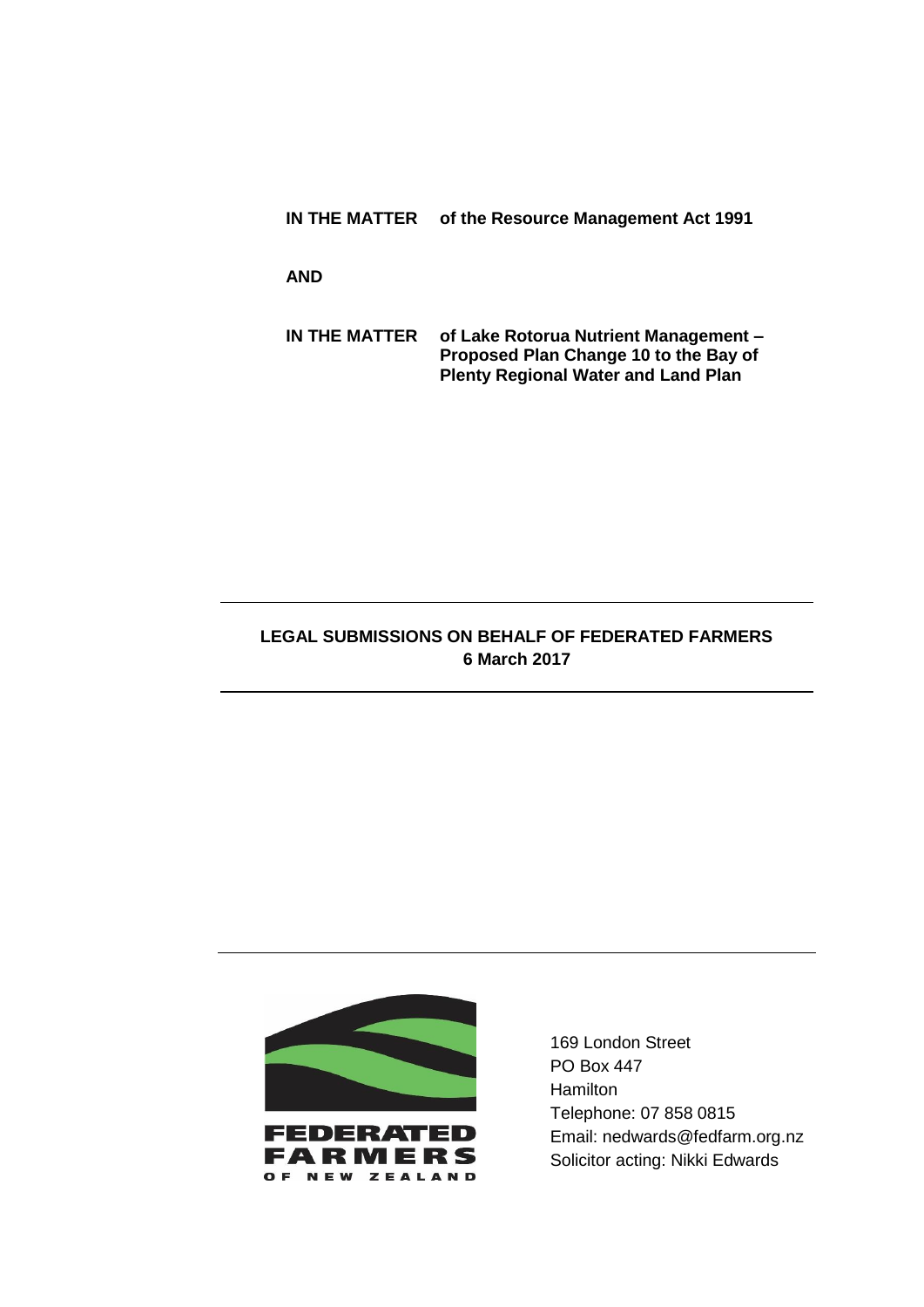# **LEGAL SUBMISSIONS ON BEHALF OF FEDERATED FARMERS**

# **Introduction**

- 1. These legal submissions are provided in support of Federated Farmers' opposition to and alternative proposal for Proposed Plan Change 10 to the Bay of Plenty Regional Water and Land Plan ("Plan Change 10").
- 2. Bay of Plenty Regional Council ("Council") has rejected Federated Farmers' alternative proposal (and others similar to it) on the basis that it does not give effect to the Bay of Plenty Regional Policy Statement ("RPS").
- 3. The purpose of these legal submissions is to address the preliminary legal issue of whether the Panel has jurisdiction to consider Federated Farmers' proposal i.e. does it give effect to the RPS? These submissions demonstrate that not only does this proposal does give effect to the RPS, but also Plan Change 10 does not give effect to the RPS or National Policy Statement for Freshwater Management ("NPS-FM").
- 4. The substantive reasons for Federated Farmers' alternative proposal and the concerns with Plan Change 10 are set out in the Statement of Evidence of Evidence of Elizabeth McGruddy.
- 5. Federated Farmers also intends to call oral evidence from a farmer and member at the hearing to provide further context for its proposal and analysis.
- 6. Federated Farmers supports and adopts the economic and science evidence filed on behalf of DairyNZ.

# **Summary**

- 7. It is submitted that the Council's interpretation of the RPS and its decision to impose an obligation to reach a 435t annual nitrogen load on the rural sector is flawed. It does not give effect to the RPS, the NPS-FM or Part 2 of the RMA.
- 8. In contrast, it is submitted that Federated Farmers' proposal: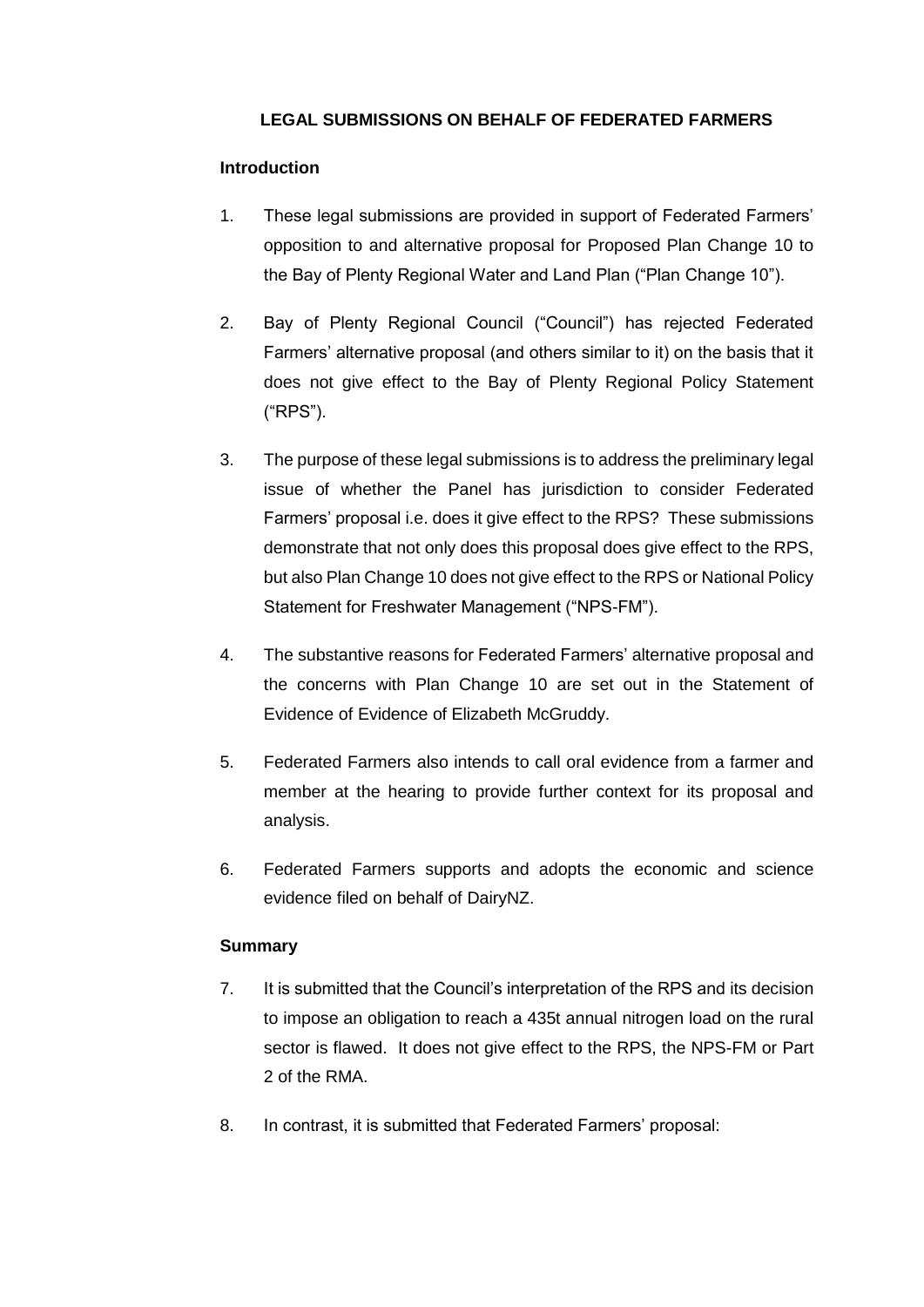- a. Gives effect to the RPS by considering all relevant objectives and policies and giving effect to them without creating conflict or giving one particular policy (or part of a policy) priority over another.
- b. Gives effect to the NPS-FM by not constraining the implementation of the NPS-FM in 2020/22 to historic objectives or limits and by allowing it to be implemented in a holistic and integrated way.
- c. Achieves a balanced approach to Part 2 matters without a narrow and inflexible focus on nitrogen. A downward trajectory in nitrogen is maintained, but water quality issues are considered in the round, informed by best science and informed by community decision making as to the values, objectives and limits.
- 9. Accordingly, it is submitted that not only does the Hearing Panel have jurisdiction to consider Federated Farmers' proposal but also there are substantive reasons to adopt Federated Farmers' proposal as achieving sustainable management.

# **Background**

- 10. Before turning to the preliminary legal issue about "giving effect to" the RPS, it is submitted that the background to Plan Change 10 is reasonably unusual and ought to be borne in mind when considering submissions on Plan Change 10.
- 11. The **policy context** for Plan Change 10 is somewhat unusual:
	- a. The water quality objective is expressed as a target lake trophic level index ("TLI") that has been treated as a "limit." The TLI is 4.2.
	- b. The water quality target or objective is found in Objective 11 of the Bay of Plenty Regional Water and Land Plan ("RWLP") as opposed to the RPS.
	- c. The RPS contains a very specific direction to ensure that no nitrogen discharges to the lake exceed 435t per annum by 2032 (Policies WL 3B and WL 6B). This is unusual in that no other nutrients or attributes are treated in this way and also in that such a specific direction is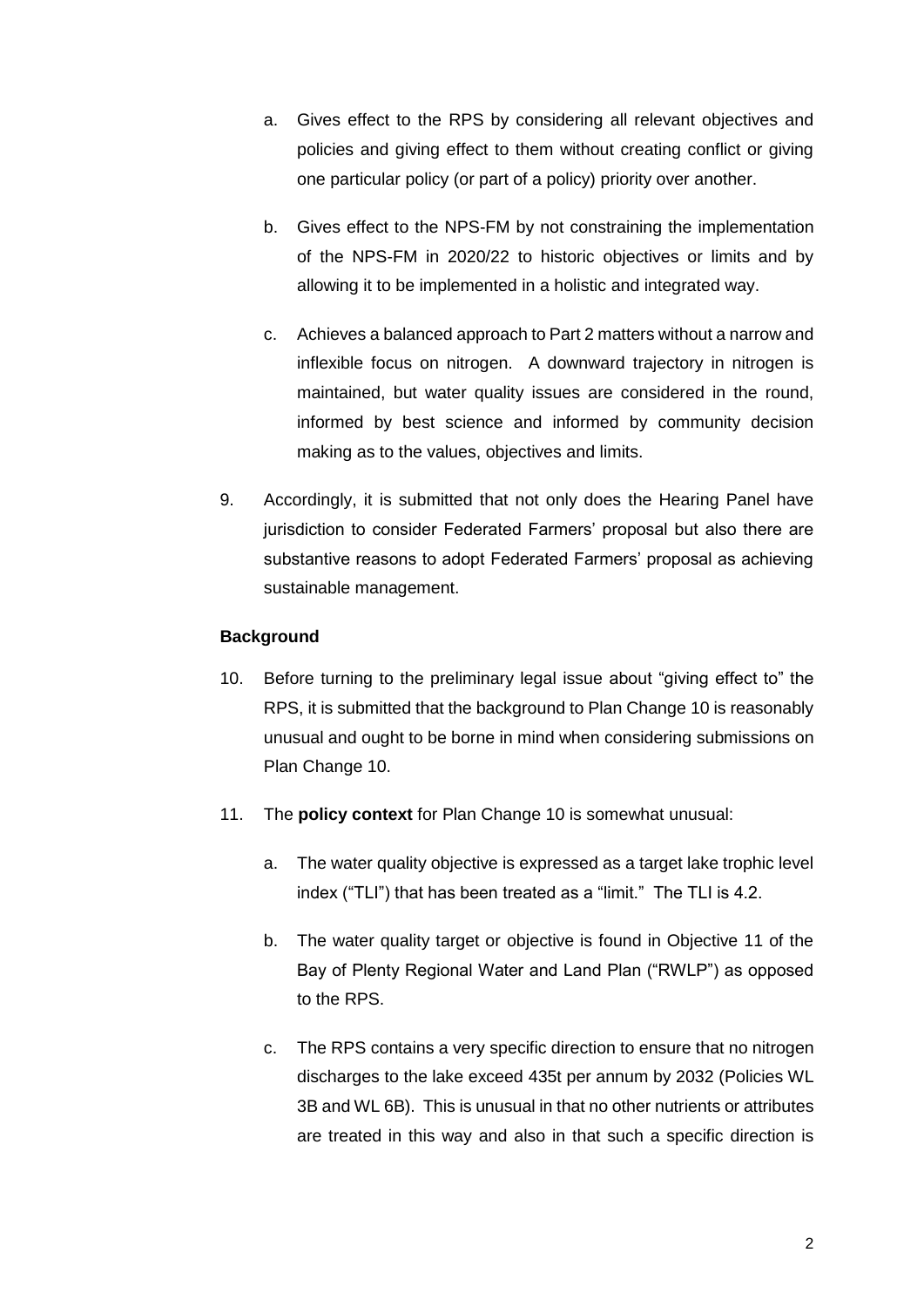contained in an RPS (no other catchment within the Bay of Plenty is treated this way).

- d. Rule 11 was introduced into the RWLP in 2005 to set a discharge limit or nutrient benchmark based on the nitrogen discharge and land use of each property during 2001-2004.<sup>1</sup>
- e. The principles for Plan Change 10 were developed in the context of a consultation group (StAG), but in circumstances where the terms of reference were limited to providing advice on rules and incentives options to reduce rural nitrogen discharges to reach the 435t nitrogen limit.<sup>2</sup>
- 12. It is submitted that it would be more typical to find water quality objectives (not necessarily expressed as a TLI) in the RPS and the specifics of how to achieve that objective in a regional plan.
- 13. The **science context** for Plan Change 10 is equally unusual:
	- a. The lake has achieved the TLI of 4.2 despite original modelling suggesting that nitrogen needed to be reduced to 435t per annum to achieve it. 3
	- b. Nitrogen has not been reduced to 435t per annum and there is uncertain (and no observed) evidence that achieving this limit will result in the TLI being achieved (and robust evidence that controlling phosphorous will achieve the TLI).<sup>4</sup>
	- c. Instead of considering whether a limit of 435t of nitrogen per annum is appropriate or necessary, or whether other nutrients ought to be managed, Council's evidence solely considers how to reduce nitrogen to 435t per annum.

 $\overline{a}$ 

<sup>1</sup> Statement of Evidence of Stephen Guy Lamb of the Bay of Plenty Regional Council dated 17 January 2017 at [14].

<sup>2</sup> Terms of Reference for the Lake Rotorua STAG Catchment Stakeholder Advisory Group, Annexure E to the Statement of Evidence of Elizabeth McGruddy on Behalf of Federated Farmers dated 6 March 2017

<sup>3</sup> Statement of Evidence of Thomas Stephens on Behalf of DairyNZ dated 22 February 2017 at [4.1].

<sup>4</sup> Statement of Evidence of Thomas Stephens on Behalf of DairyNZ dated 22 February 2017 at [3.2] and [3.4].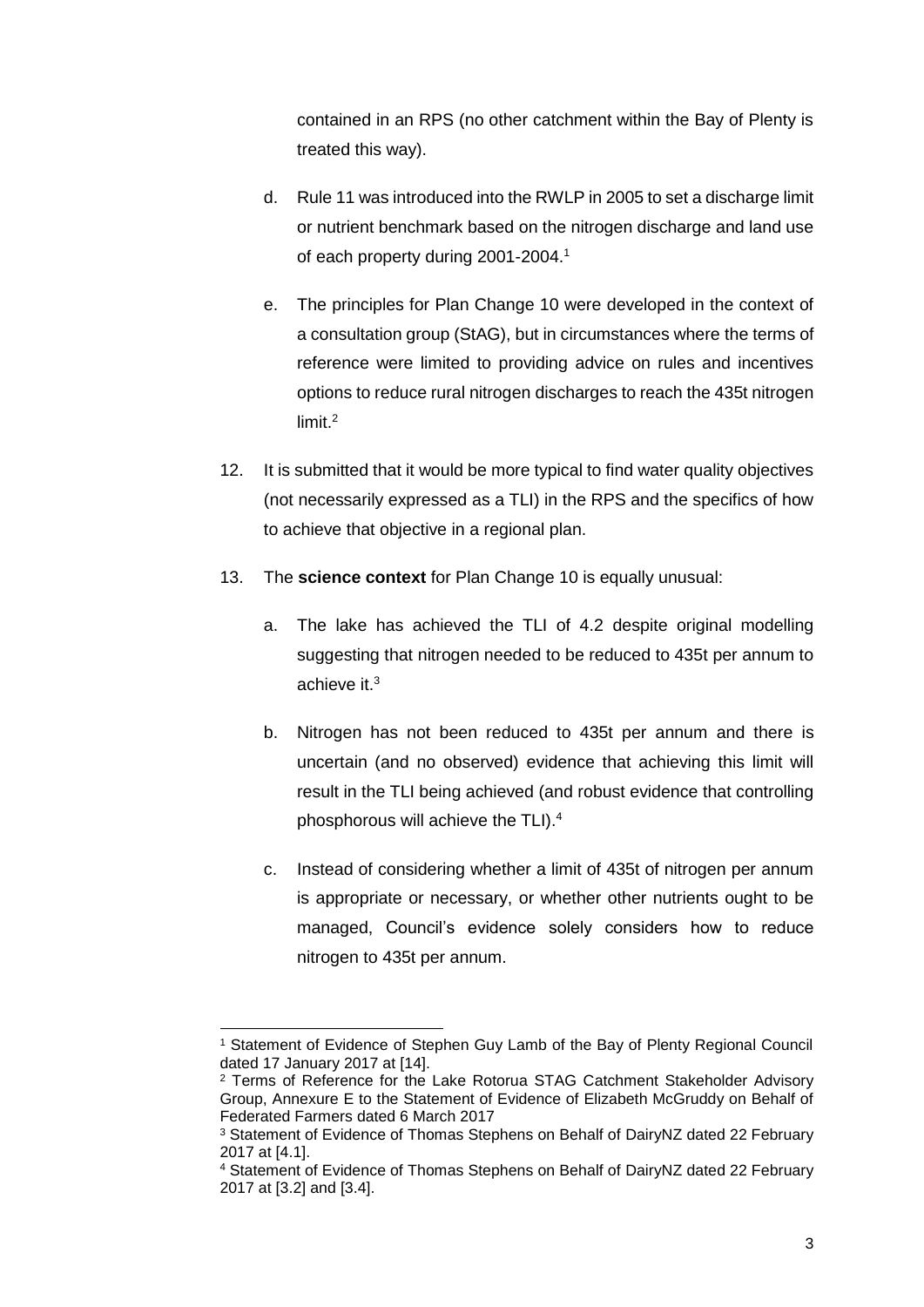- d. There is robust evidence that reducing phosphorous will achieve the  $TLI.<sup>5</sup>$
- e. The evidence as to the appropriate ratio of nitrogen to phosphorous is uncertain.<sup>6</sup>
- f. All parties agree that there is a need to review the new science in 2017.<sup>7</sup>
- 14. The **economic analysis** confirms that the consequences of Plan Change 10 will be significant and irreversible:
	- a. All parties agree that Plan Change 10 will have drastic and devastating implications for certain farms.<sup>8</sup>
	- b. Council anticipates that there will be significant land use change, including estimated reductions in dairy area by 43%, reductions in sheep and dairy area by 65% and increases in forestry by 51%.<sup>9</sup>
	- c. The changes will be permanent and irreversible. For example, conversion from dairy to forestry would mean not only infrastructure changes but also that the land would be subject to long term forestry agreements (25 years plus).
	- d. Over regulating nitrogen leaching will not achieve the desired water quality objectives in the most cost effective way.<sup>10</sup>
- 15. A further peculiarity is how this all fits with the **NPS-FM 2014**:

1

<sup>5</sup> Statement of Evidence of Thomas Stephens on Behalf of DairyNZ dated 22 February 2017 at [5.8].

<sup>6</sup> Statement of Evidence of Thomas Stephens on Behalf of DairyNZ dated 22 February 2017 at [6.6].

<sup>7</sup> Memorandum of understanding on Lake Rotorua Science and Policy Reviews dated 9 August 2016 Annexure C to the Statement of Evidence of Elizabeth McGruddy on Behalf of Federated Farmers dated 6 March 2017

<sup>8</sup> Minutes of a BOPRC RDD Workshop in December 2015 record that "Councillors agreed that the reductions are very significant to farmers and that although most will be able to carry on farming, there will be significant economic cost, and the impacts on some individual farmers could be devastating."

<sup>9</sup> Section 32 report page 88.

<sup>10</sup> Statement of Evidence of Carla Frances Muller on Behalf of DairyNZ dated 22 February 2017.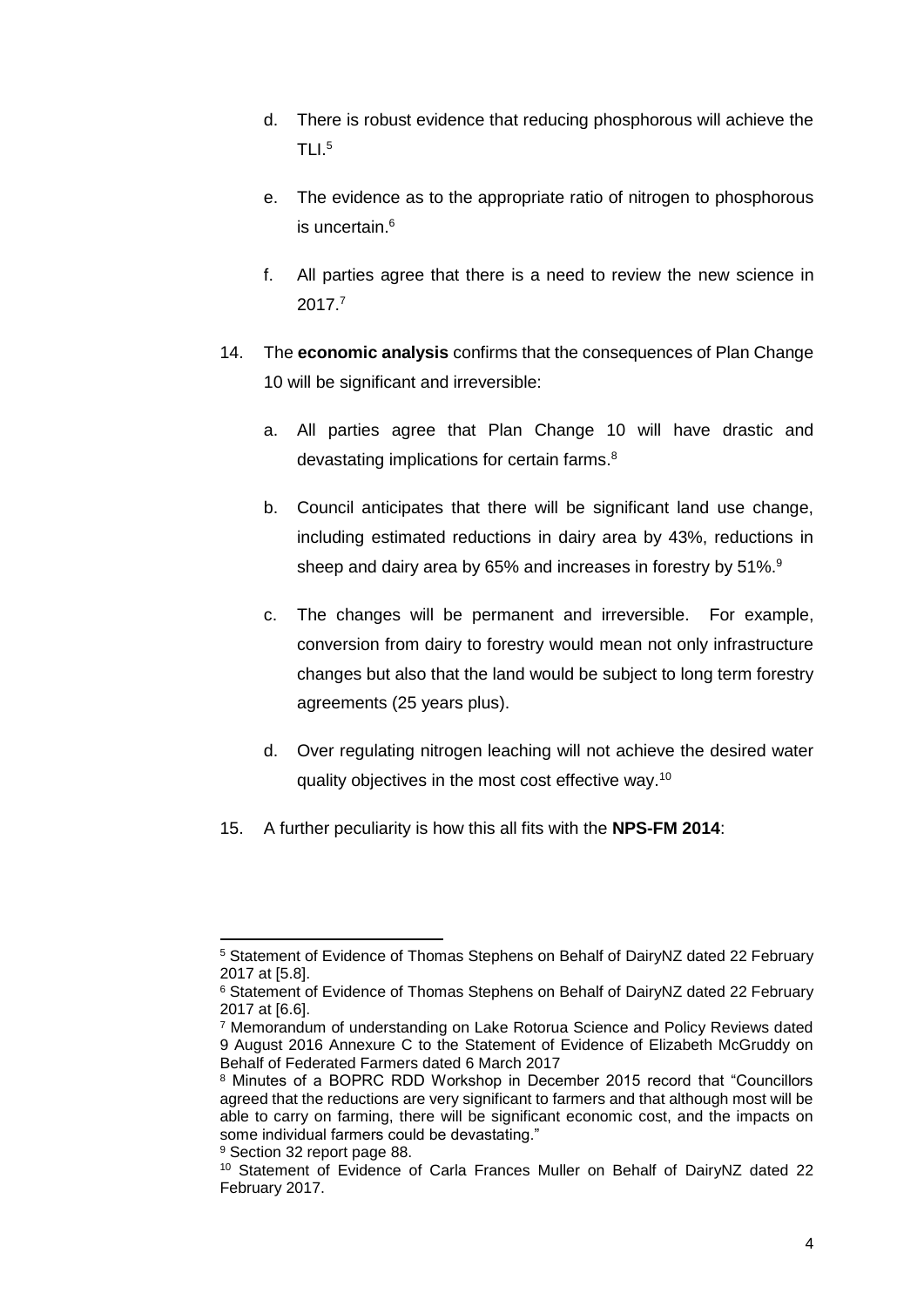- a. The RWLP was notified in 2002 and became operative in 2008. The RPS was notified in 2010 and became operative in 2014.
- b. The NPS-FM came into force in 2014 and contains an integrated freshwater quality and quantity, as well as community driven framework for establishing objectives for freshwater within national bottom lines.
- c. Council notified its NPS-FM implementation programme on 14 December 2015. This includes scheduling the implementation of the NPS-FM for Rotorua Lakes Water Management Area ("WMA") for 2020 to 2024.<sup>11</sup>
- d. The RWLP adopted a TLI of 4.2, the RPS adopted a nitrogen sustainable load of 435t and a non statutory action plan adopted a phosphorous sustainable load of 37t based on a 1986 science report.<sup>12</sup> None of these numbers have been subsequently substantively reviewed.
- e. Council considers that this process is sufficient to discharge its obligations, under the NPS-FM 2014, to establish freshwater objectives and adopt plan changes to achieve them, as far as the TLI and sustainable nitrogen load to Lake Rotorua are concerned.<sup>13</sup>
- f. Council intends to identify the remaining attributes (other than nitrogen) listed in the NPS-FM 2014 through a separate community process between 2020 and 2025.<sup>14</sup>
- g. Council anticipates that the water quality objectives and TLI for Lake Rotorua will not be changed because these have been in place since the 1990s, were agreed with the community and uphold the intent of the NPS-FM.<sup>15</sup>

<sup>1</sup> <sup>11</sup>National Policy Statement for Fresh Water Implementation – Progress Report 2016, Annexure O to the Statement of Evidence of Elizabeth McGruddy on Behalf of Federated Farmers dated 6 March 2017

<sup>&</sup>lt;sup>12</sup> Statement of Evidence of Andrew Charles Bruere on Behalf of Bay of Plenty Regional Council dated 16 January 2017 at [21] and [24].

<sup>&</sup>lt;sup>13</sup> Section 42A report, section 4.2, page 17.

<sup>14</sup> Section 42A report, paragraph 26, page 18.

<sup>15</sup> Section 42A report, paragraph 26, page 18.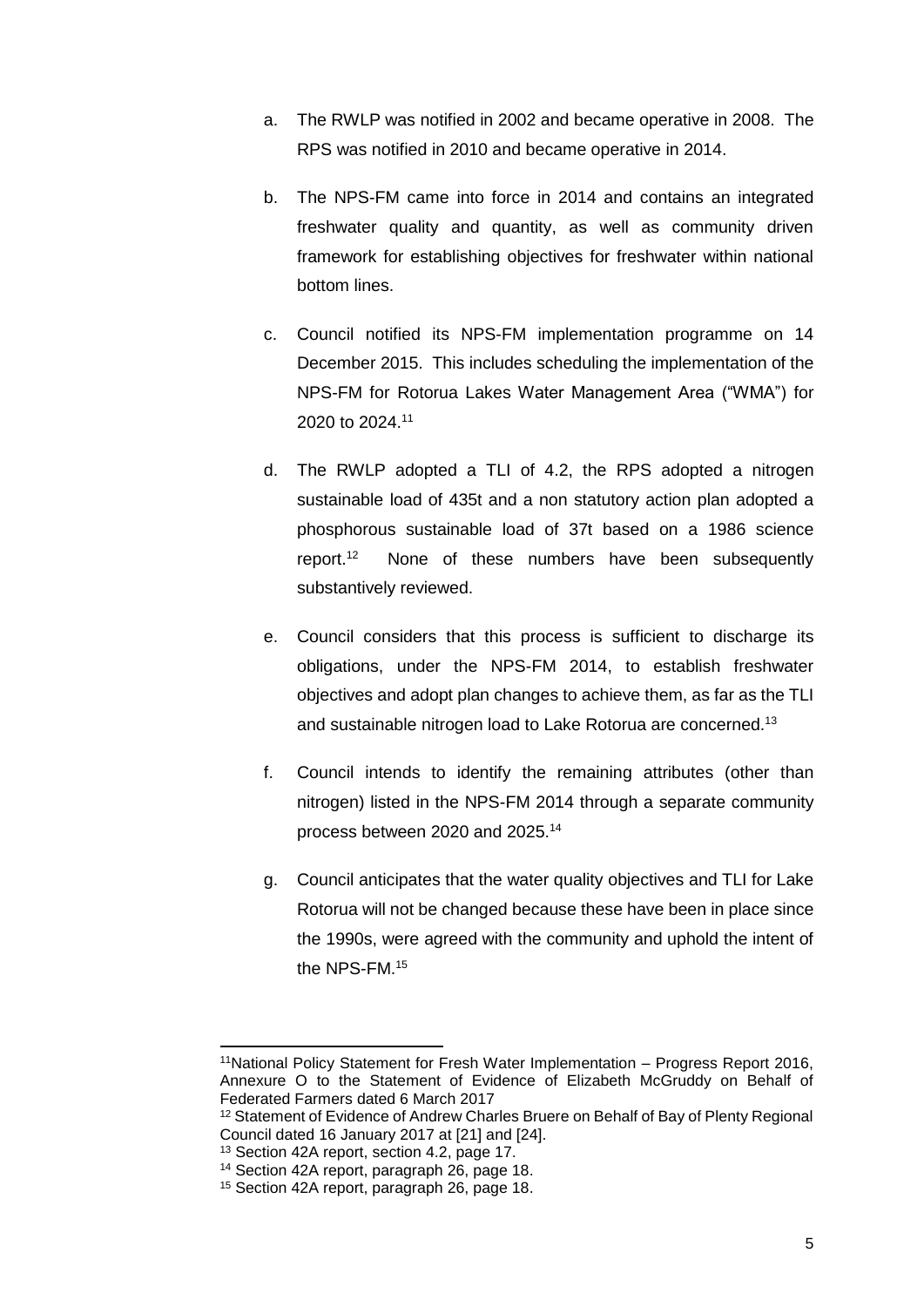- 16. Within this context, Plan Change 10 has been proposed as the answer to the question of "how" to achieve a nitrogen load of 435t by 2032. There has been no substantive consideration of "why" nitrogen must be reduced to 435t.<sup>16</sup> Put simply, we are doing it because part of one policy in the RPS says so.
- 17. It is submitted that it is also telling that the majority of the 92 submissions made on Plan Change 10 have been in strong opposition to the proposal. Many of the environmental groups that get involved in water policy have not submitted. And Fish & Game has not taken an active involvement – their submission supports the need for a fair and equitable approach to nitrogen allocation and they do not wish to be heard.

# **Preliminary legal issue – jurisdiction**

- 18. Plan Change 10 is predicated on the following approach:
	- a. Certain (and in our submission selective) objectives or policies have been adopted from the RPS and RWLP and they have been treated as being outside the scope of submissions:
		- i. Plan Change 10 states that it provides for the staged implementation of Policies WL 3B, 5B and 6B and that these policies are not open for submission.<sup>17</sup>
		- ii. Plan Change 10 states that no new objectives are required because the RWLP already establishes freshwater objectives for Lake Rotorua in Objectives 11 and 28. These objectives are also not open for submission.<sup>18</sup>
	- b. Stringent nitrogen controls on farming activities to ensure that the total nitrogen load to the Lake does not exceed 435t per annum by 2032. It is submitted that this is premised on Council's literal and narrow interpretation of paragraph (c) of Policy WL 6B and decision

<sup>16</sup> Section 32 Evaluation: Lake Rotorua Nutrient Management Rules Plan Change 10, December 2015, section 1.2, page 2.

<sup>17</sup> Plan Change 10, page 1.

<sup>18</sup> Plan Change 10, page 5.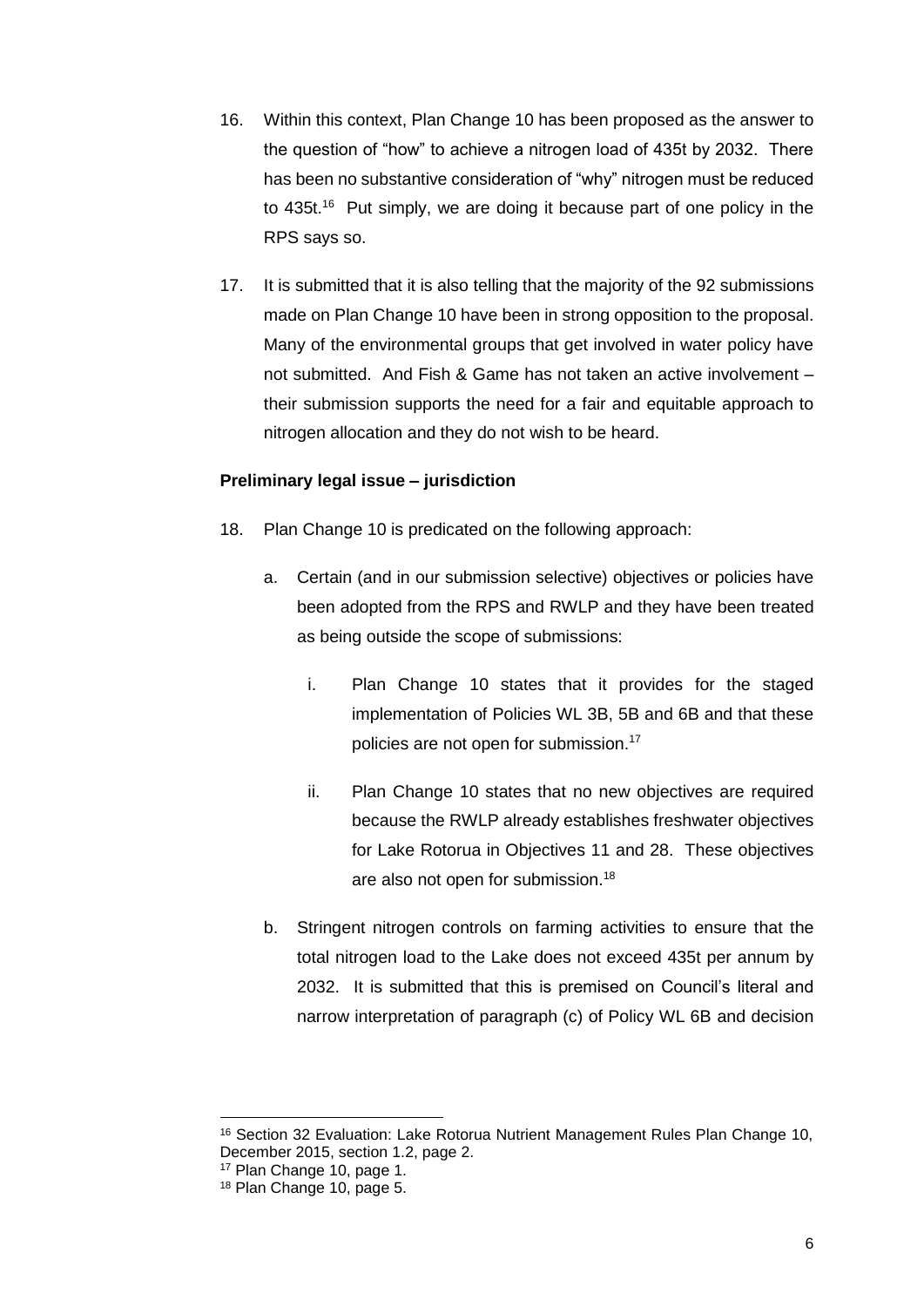to place the primary responsibility for reaching the nitrogen target on farmers.

- 19. Federated Farmers has proposed an alternative regulatory and nonregulatory approach that looks to maintain the downward trajectory of nitrogen but does so within an integrated framework for nutrient management. It includes phosphorous, looks at multiple scales (catchment, subcatchment, farm, city), monitors progress towards targets and incorporates iterative loops for science reviews and adaptive management.
- 20. Federated Farmers does not seek to change limits or targets through this Plan Change 10 process. It instead takes a broader interpretation or holistic approach to the existing objectives and policies.
- 21. Council has dismissed Federated Farmers' proposal (and all other proposals, save for one or two minor changes) on the basis that it will not ensure that the nitrogen load to the lake does not exceed 435t by 2032. It says that this is a requirement of Policy WL 6B of the RPS. Accordingly, Council's position is that alternative policies, regulatory and non regulatory approaches will not give effect to the RPS.<sup>19</sup>
- 22. Similarly, the section 32 report rejected alternatives to stringent nitrogen controls on farmers on the basis that there were no other effective options available to Council for meeting the direction of "requiring" the nitrogen reduction in Policy WL 6B.<sup>20</sup>
- 23. It is submitted that a preliminary legal issue arises as to whether or not the Hearing Panel has jurisdiction to consider Federated Farmers' proposal.
- 24. It is submitted that when viewed within the plan change statutory framework (including the relevant hierarchy) and in the context of the other policies in the RPS, Federated Farmers' proposal does give effect to the RPS (and the higher level documents).

1

<sup>19</sup> Section 42A report at paragraphs 13, 22 and 49 on pages 24, 26 and 32.

<sup>20</sup> Section 32 report, section 4.2.3, page 25.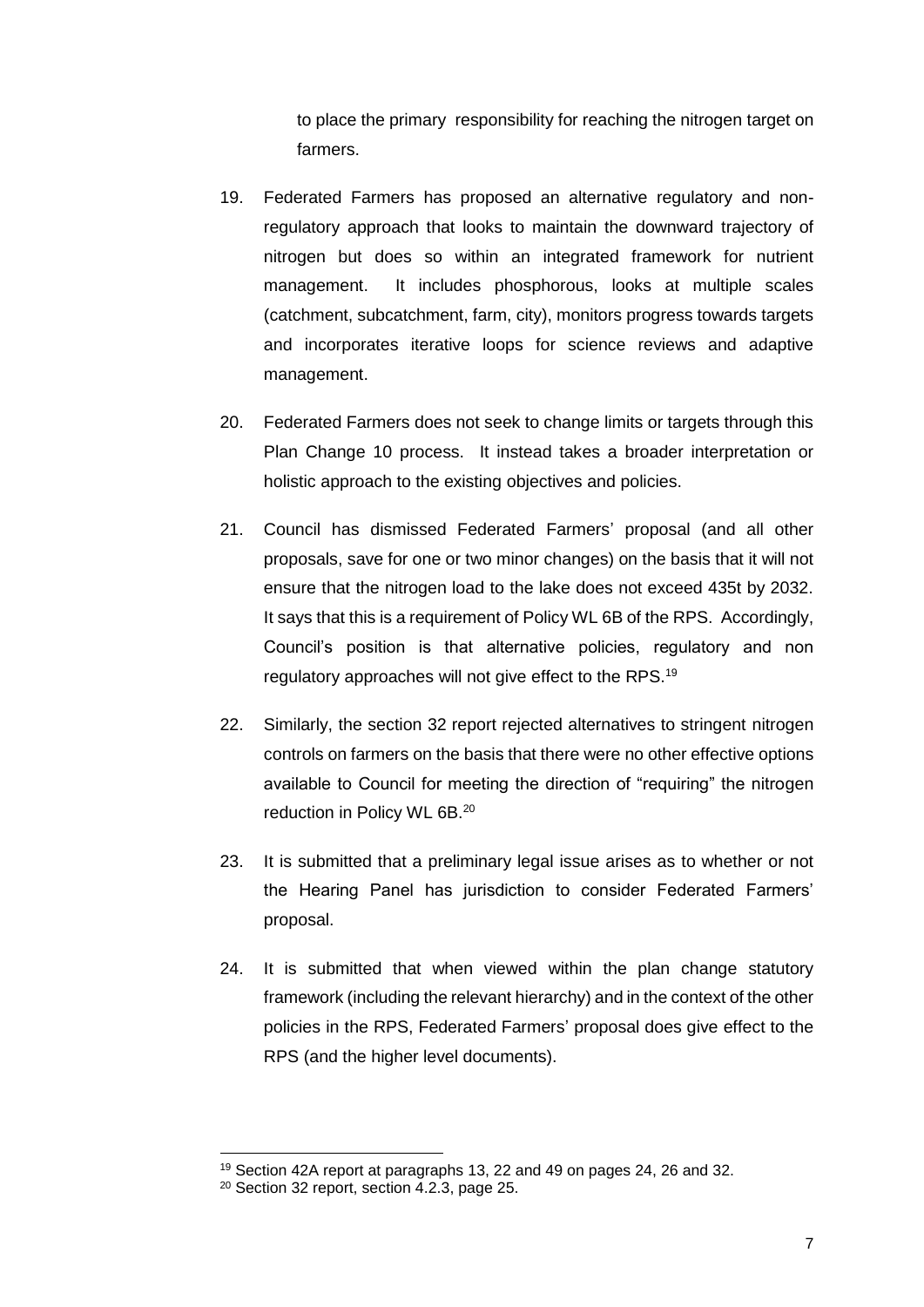25. Further, it is submitted that when Plan Change 10 is viewed in this context it does not give effect to the RPS.

# **Regional Policy Statement**

- 26. Before considering the statutory framework for a plan change, it is submitted that it is important in the present situation to carefully read the RPS and the relevant objectives and policies.
- 27. In considering the RPS, it is submitted that it is important that the guidance contained in section 1.9 of the RPS is borne in mind (emphasis added): $21$

In order to achieve integrated management, **all relevant policies should be considered when giving effect to the Regional Policy Statement** in a particular situation, even if some of the policies appear to provide conflicting guidance. **No one set of policies has priority over another set of policies**, and as such, actual or potential conflicts need to be addressed on a case-by-case basis.

- 28. The relevant RPS objectives and policies are set out on pages 56 to 59 of Federated Farmers' submission (this is also attached as Appendix [insert number] to the Statement of Evidence of Elizabeth McGruddy dated 6 March 2017). These objectives and policies focus on integrated management, management of rural resources and water quality issues. Federated Farmers' position is that all of these objectives and policies must be considered when giving effect to the RPS.
- 29. Without limiting this submission, the focus of the analysis below is on Policies WL 3B, 5B and 6B to demonstrate that Council's narrow and singular focus on 435t of nitrogen in Plan Change 10 does not give effect to the RPS. This also demonstrates that Federated Farmers' proposal takes a broader and integrated approach that does give effect to the RPS.

# **Policy WL 3B: Establishing limits for contaminants entering catchments at risk**

30. Policy WL 3B directs Council to "establish limits for the total amount of specified contaminants" within "at risk" catchments including:

<sup>1</sup> <sup>21</sup> RPS page 11.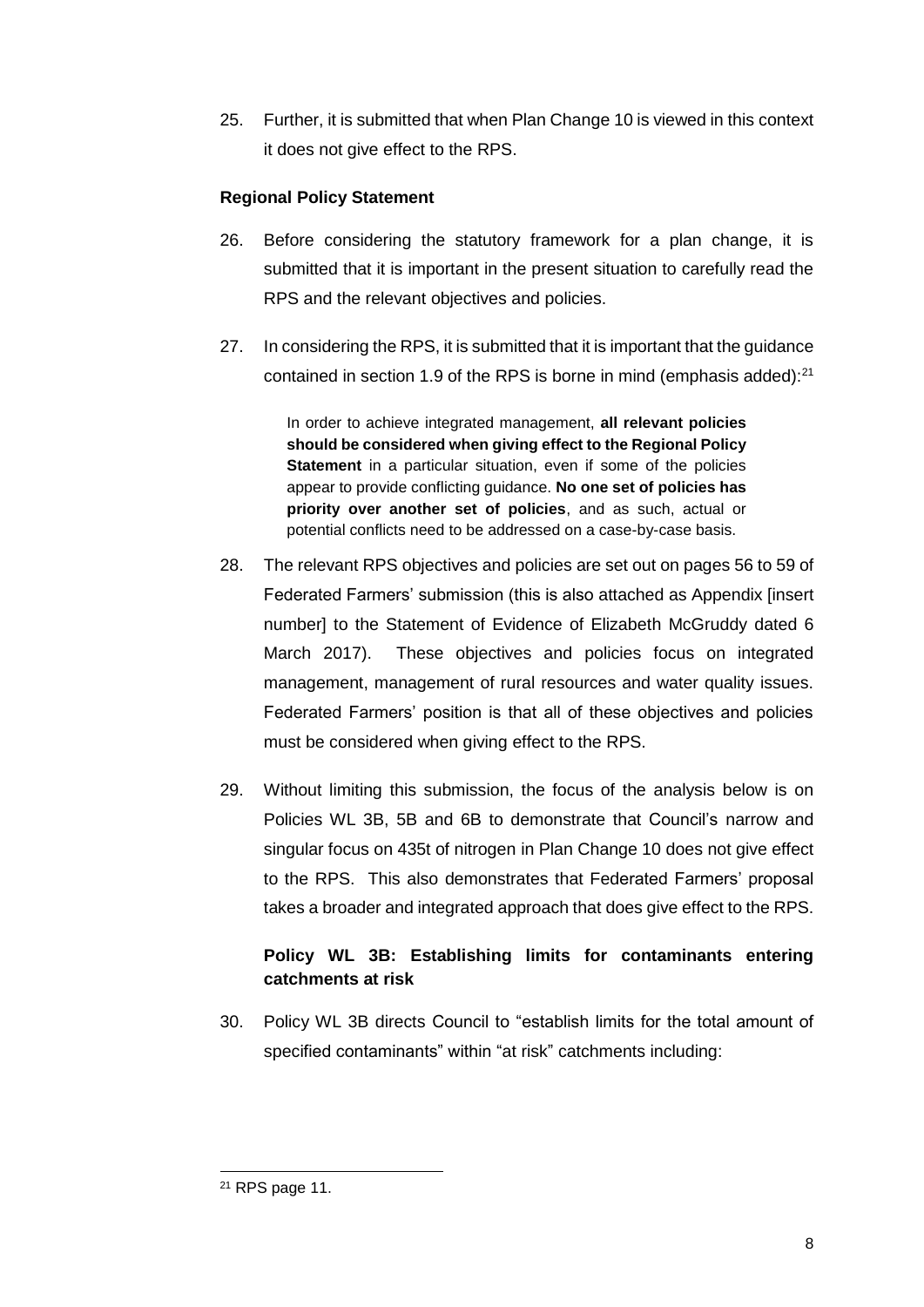- a. Contaminants to be managed to avoid compromising public health and each catchment's ecology, mauri, fishability, swimmability and aesthetics.
- b. The amount of nitrogen and phosphorous that enter the Rotorua Te Arawa Lakes in order to achieve the target TLI.
- c. For Lake Rotorua the total amount of nitrogen that enters the lake shall not exceed 435t per annum.
- 31. It is submitted that Plan Change 10 has honed in on paragraph (c) of Policy WL 3B without consideration of the implications for the other water quality attributes in paragraphs (a) and (b). It is submitted that:
	- a. The nitrogen limit of 435t per annum cannot be considered in isolation from consideration of the implications for public health, ecology etc because that would not result in the management of contaminants in accordance with paragraph (a).
	- b. The purpose of managing nitrogen (and phosphorous) is to achieve the TLI target of 4.2 that is set in the RWLP. Paragraph (b) is clear that nitrogen and phosphorous are subordinate to the TLI.
- 32. The evidence indicates that Plan Change 10 will not give effect to paragraphs (a) and (b):
	- a. Dr Stephens' evidence is that the 320t reduction in nitrogen required by Plan Change 10 (to reach the 435t target) "will likely degrade water quality further by promoting potentially toxic cyanobacteria dominance."<sup>22</sup> This would be a significant public health issue and the implication would be that the lake may not be swimmable or able to meet other water quality values in paragraph (a) of Policy WL 3B.
	- b. It is submitted that Plan Change 10 fails to consider the amount of phosphorous needed to achieve TLI and without consideration of both phosphorous and nitrogen relative to the TLI, Plan Change 10 does not give effect to paragraph (b) of Policy WL 3B.

<sup>1</sup> <sup>22</sup> Statement of Evidence of Thomas William Stephens on behalf of DairyNZ dated 22 February 2017 at [7.7].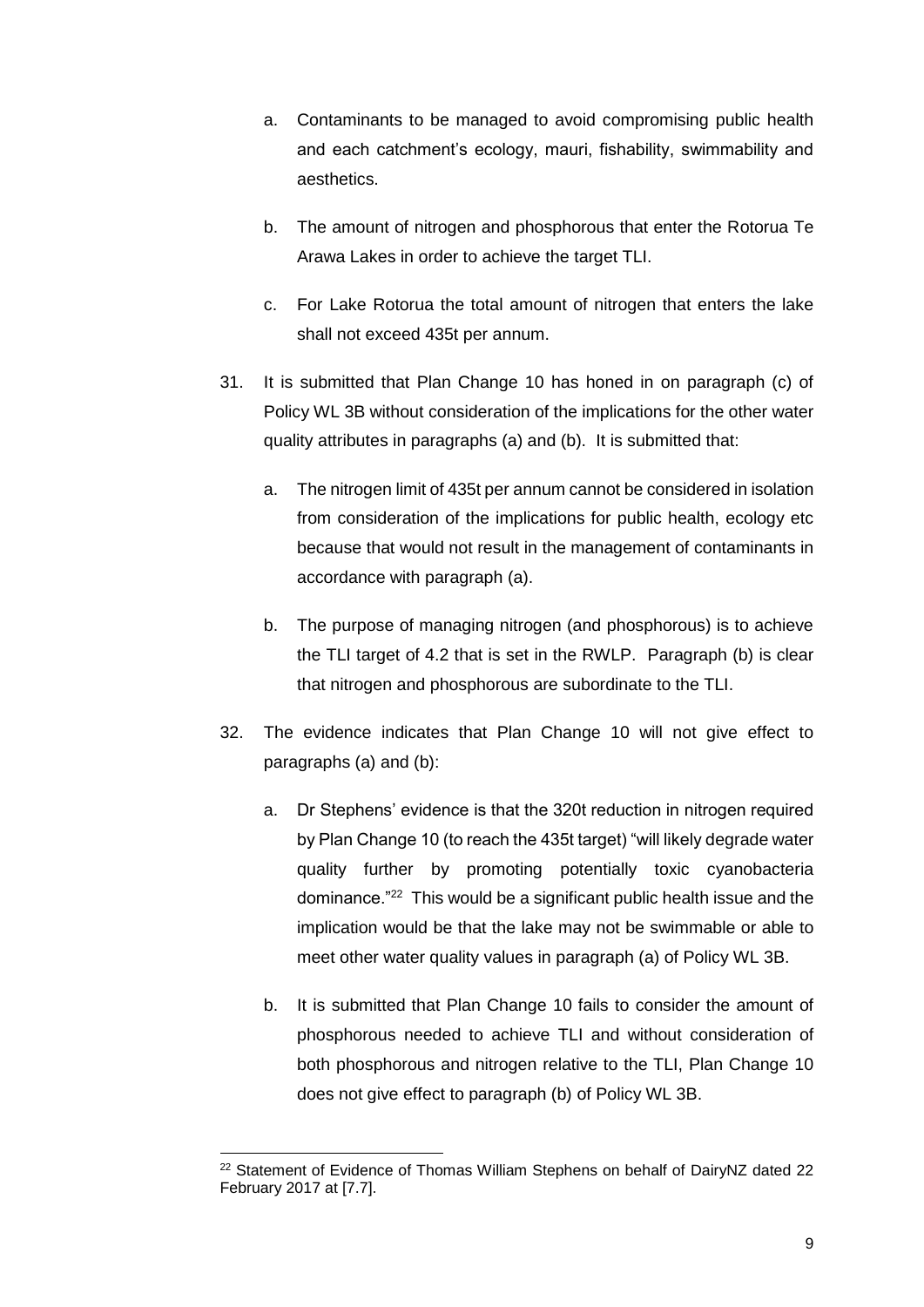- c. Dr Stephens' evidence is that we do not have a good understanding of the relationship between nitrogen and phosphorous. His evidence is that while there is robust evidence that reducing phosphorous will achieve the TLI, the evidence as to co-limitation is based on modelling as opposed to empirical evidence.<sup>23</sup> His concern is that a failure to achieve the sustainable phosphorous load would result in failure to achieve the TLI of  $4.2<sup>24</sup>$  His conclusion is that it is important for the "science review to determine the potential for and efficacy of TP-management strategies in this catchment."<sup>25</sup>
- 33. In contrast to Plan Change 10, it is submitted that Federated Farmers' proposal gives effect to all paragraphs of Policy WL 3B. Federated Farmers' proposal makes the improvement of the Lake water quality and achievement of the TLI (as opposed to solely focusing on a nitrogen limit) the overarching objective. It is premised on an integrated nutrient management framework (which includes nitrogen and phosphorous) that takes a holistic approach to water quality improvement.

### **Policy WL 5B: Allocating the capacity to assimilate contaminants**

- 34. Policy WL 5B requires council to allocate the ability of Rotorua Te Arawa Lakes to assimilate contaminants among land use activities by having regard to the following principles and considerations:
	- a. Equity/fairness, including intergenerational equity;
	- b. Extent of the immediate impact;
	- c. Public and private benefits and costs;
	- d. Iwi land ownership and its status including any Crown obligation;
	- e. Cultural values;

-

f. Resource use efficiency;

<sup>&</sup>lt;sup>23</sup> Statement of Evidence of Thomas William Stephens on behalf of DairyNZ dated 22 February 2017 at [5.13]

<sup>&</sup>lt;sup>24</sup> Statement of Evidence of Thomas William Stephens on behalf of DairyNZ dated 22 February 2017 at [6.5]

<sup>&</sup>lt;sup>25</sup> Statement of Evidence of Thomas William Stephens on behalf of DairyNZ dated 22 February 2017 at [6.6]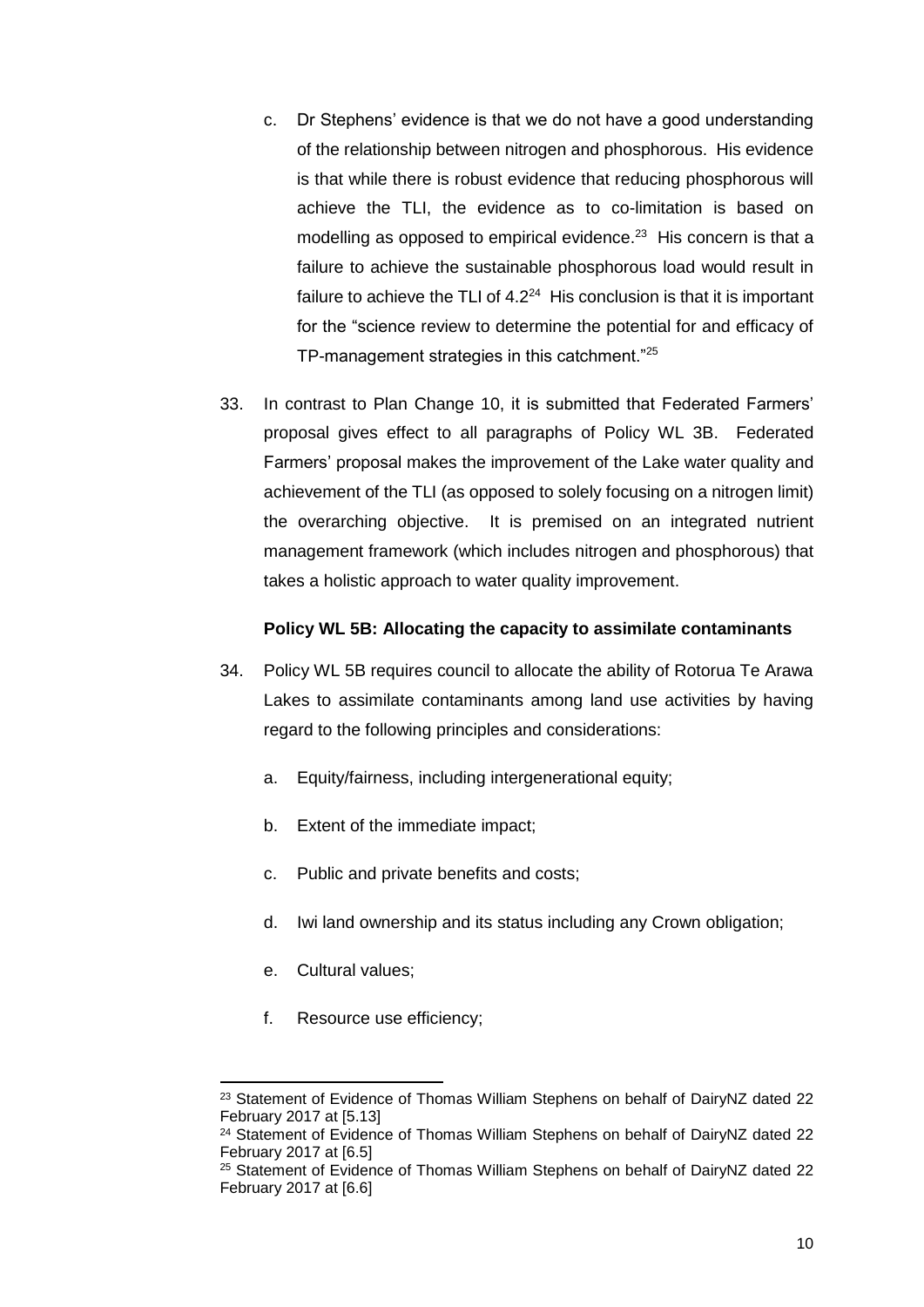- g. Existing land use;
- h. Existing on farm capital investment; and
- i. Ease of transfer of allocation.
- 35. The explanation to this Policy identifies that the allocation needs to be considered in the context of the catchment and for Lake Rotorua this includes the amount of nitrogen the Lake can assimilate without adverse effects on the whole of the catchment. Further, allocation decisions need to be undertaken in consultation with the affected community.
- 36. It is submitted that the critical words in Policy WL 5B are "land use activities." Policy WL 5B is not limited to "rural activities" or "farming activities." Likewise it is "resource use efficiency" that is relevant in paragraph (f) and not "farm use efficiency."
- 37. However, Plan Change 10 solely regulates farming or rural activities. In doing so Plan Change 10 assumes that the ability of the Lake to assimilate contaminants is solely allocated to the rural sector and does not give effect to this Policy. This is a criticism that has been picked up on in the planning evidence for Rotorua District Council, with concern raised about the lack of consideration of non-rural nutrient sources (such as urban land uses) and the erroneous focus on just one part of the Lake Rotorua environment (rural activities).<sup>26</sup>
- 38. There are multiple land use activities that contribute to nitrogen discharges in the catchment e.g. dairy, drystock, forestry, urban. The latest evidence on attenuation is that there is a difference between estimated farm nitrogen losses and what reaches the lake i.e. not all nitrogen from farms reaches the lake, and the amount of attenuation differs from subcatchment to subcatchment.<sup>27</sup> Yet Plan Change 10 proposes to regulate all farm nitrogen discharges through nitrogen management plans. Even more telling is the economic evidence which

<sup>&</sup>lt;sup>26</sup> Statement of Evidence of Simon Douglas Banks dated 22 February 2017 at [ 25]; Statement of Evidence of Grant Robert Eccles dated 22 February 2017 at [16].

<sup>&</sup>lt;sup>27</sup> Statement of Evidence of James Christopher Rutherford on Behalf of Bay of Plenty Regional Council dated 11 January 2017 at [18(f)].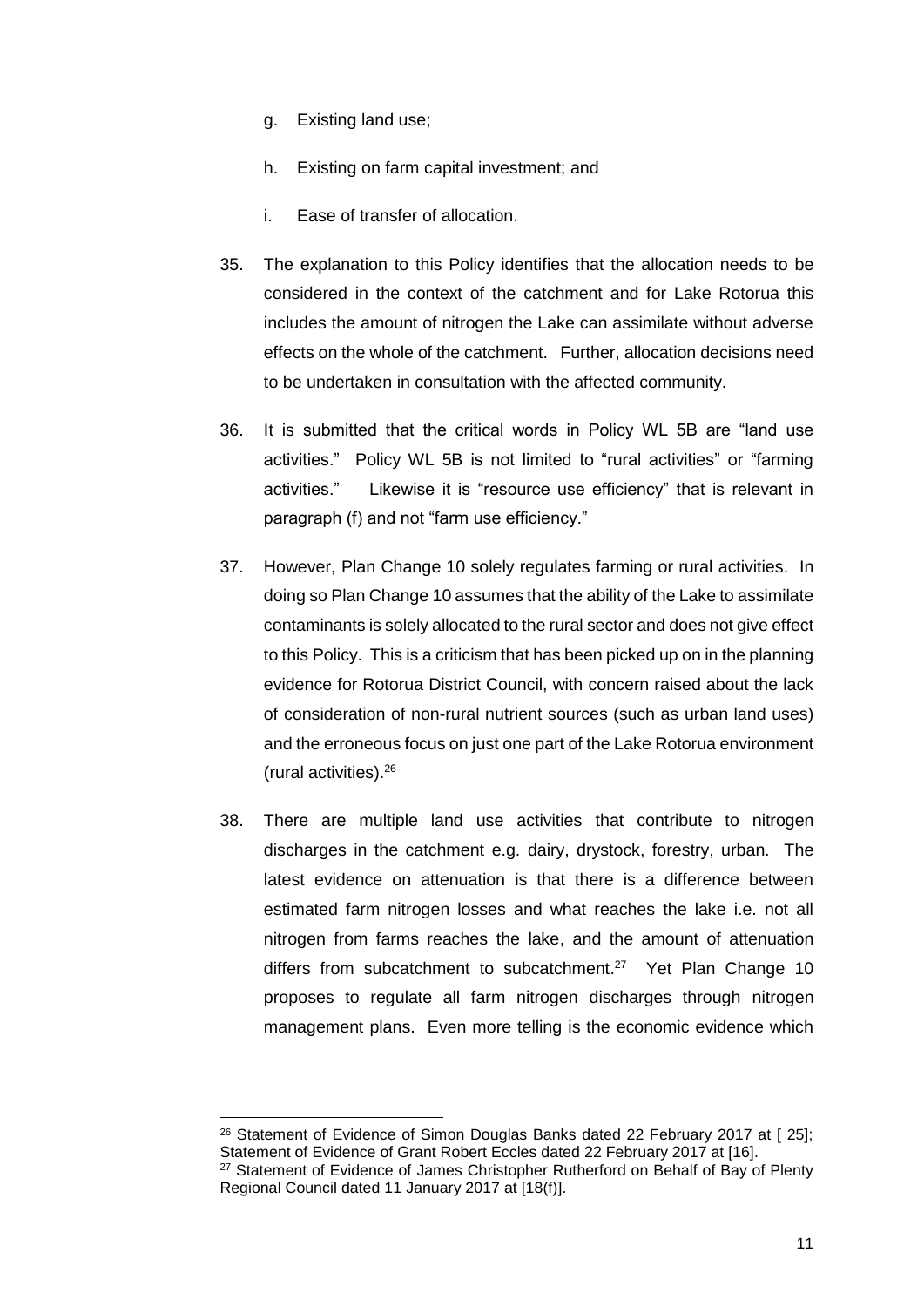shows that the proposed allocation and focus on nitrogen will not achieve the desired water quality objectives in the most cost effective way.<sup>28</sup>

- 39. In contrast to Plan Change 10, it is submitted that Federated Farmers' proposal does give effect to Policy WL 5B. In particular, it allocates nitrogen at a sub-catchment level to enable land use activities in each particular sub-catchment to be considered and to identify the nutrient hot spots. All of this with input from the community.
- 40. Federated Farmers' proposal integrates rural and urban land uses as well as source, transport and sink considerations. It proposes that all land use activities adopt industry good practice. By doing all of this it properly considers resource use efficiency.

### **Policy WL 6B: Managing the reduction of nutrient losses**

- 41. Policy WL 6B requires, including by way of rules, the managed reduction of any nutrient losses that are in excess of the limits established by Policy WL 3B. It then lists the three ways that this is to be achieved:
	- a. Rural production land use activities are to minimise their loss of nutrients as far as is reasonably practicable by implementing on-farm best management practices;
	- b. Any land use change that is required within the Rotorua Te Arawa lakes catchments to achieve the limits takes into account an equitable balancing of public and private costs and benefits; and
	- c. No discharges shall be authorised beyond 2032 that results in the limit for Lake Rotorua being exceeded. A catchment intermediate target for the managed reduction of nitrogen loss is to be set to achieve 70% of the required reduction from 746t/yr to 4335t/yr by 2022.
- 42. It is submitted that the explanation is particularly important for interpreting this policy. In particular (emphasis added):

<sup>1</sup> <sup>28</sup> Statement of Evidence of Carla Frances Muller on Behalf of DairyNZ dated 22 February at [1.4]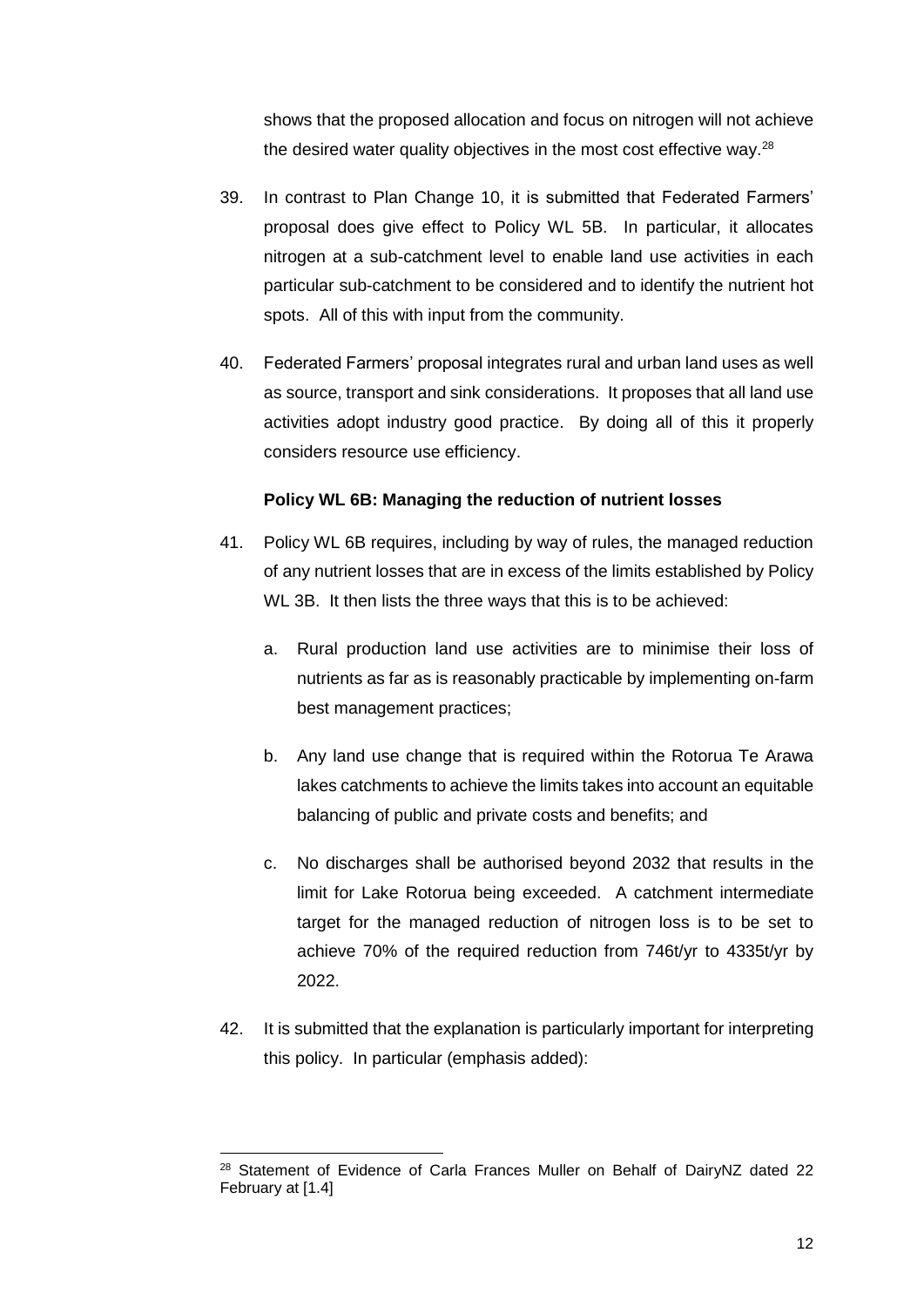- a. On-farm best management practices should be implemented to ensure that all rural production land use activities minimise their nutrient losses as far as is **reasonable, practicable and affordable**. The aim is to ensure that all rural production land users are operating in accordance with **industry best practice**.
- b. For Lake Rotorua on-farm best management practices will not be sufficient to achieve the reduction to 435 tN/yr and further land use change will be necessary.
- c. The cost of achieving any further reduction in nutrient losses over and above on-farm best practice in a particular catchment will have a mix of **public and private benefits** and should be **funded accordingly**.
- 43. It is submitted that when all of the aspects of Policy WL 6B are considered, together with the explanation, the effect of this policy is to set an upper limit to the nitrogen reductions expected from farmers, namely, the implementation of reasonable industry best practice. Beyond this the expectation is of public/private partnerships to achieve further reductions. As explained in Council's evidence, the wording of this policy was an product of mediation.<sup>29</sup>
- 44. It is submitted that Plan Change 10 does not give effect to Policy WL 6B because it seeks to allocate the bulk of the burden of nitrogen reductions to rural activities without consideration of private/public benefits and funding, and without consideration of "discharges" in the round. It has honed in on paragraph (c) without sufficient consideration of paragraphs (a) and (b). Further, it appears to have erroneously read the word "rural" into the opening sentence of paragraph (c) as follows "no **rural** discharges shall be authorised beyond 2032…" The result is that rural activities are lumbered with achieving the 2032 target.
- 45. In contrast, Federated Farmers' proposal gives effect to Policy WL 6B as follows:

<sup>1</sup> <sup>29</sup> Statement of Evidence of Stephen Guy Lamb on Behalf of Bay of Plenty Regional Council dated 17 January 2017 at [11].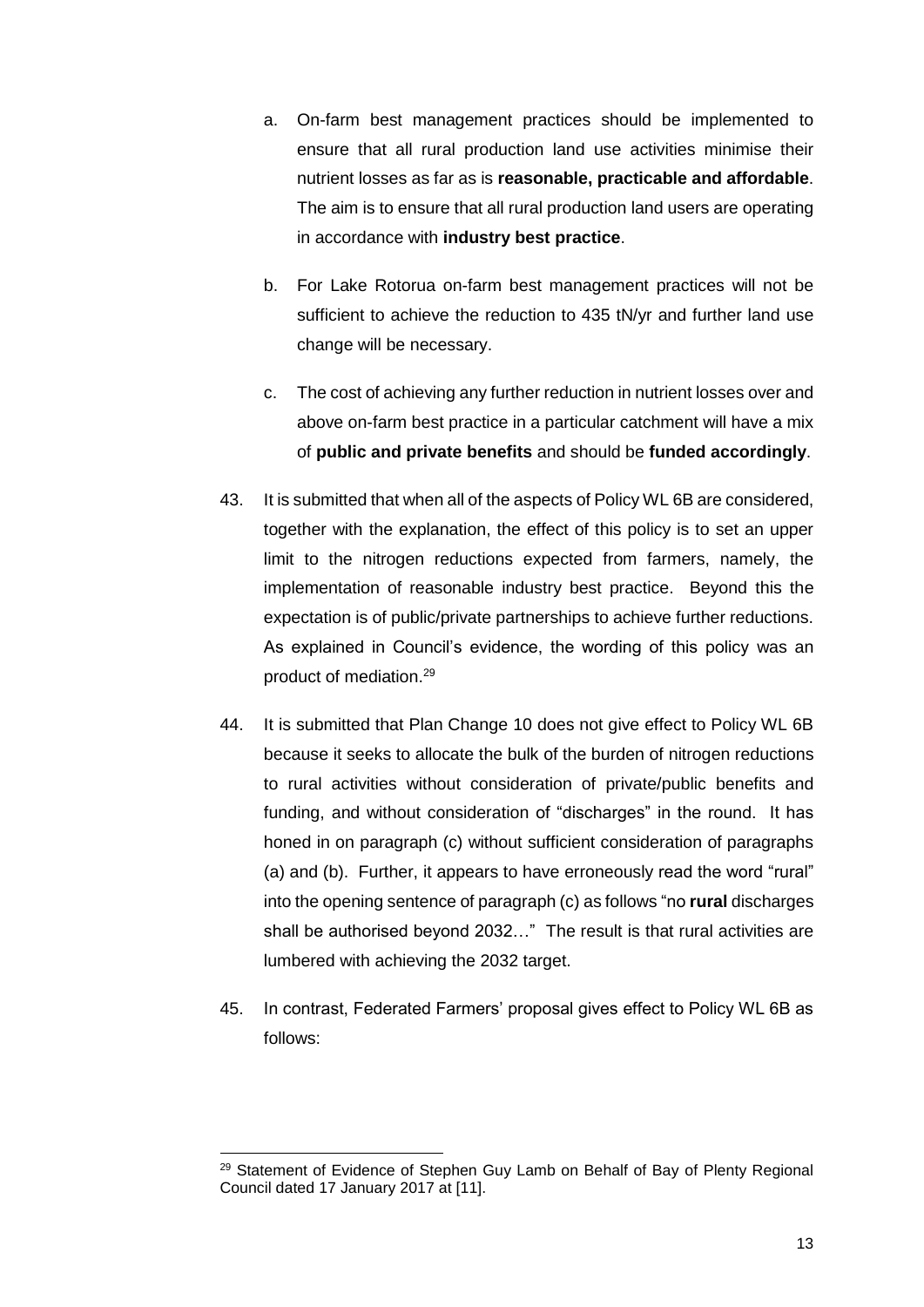- a. The rule 11 benchmark is retained to prevent nitrogen discharges from increasing.
- b. Rural activities are to implement industry best practice to do what is reasonable, practical and affordable to reduce nitrogen. Alongside other programmes, this is likely to achieve, or get very close to, the 2022 managed reduction target.<sup>30</sup>
- c. This leaves the remaining 30% to get to the 435t nitrogen target. The evidence is that this is where more than industry best practice is required and further reductions can only be achieved by land use change. It is submitted that if the science review and NPS-FM process confirms the remaining 2032 target, this is the stage that public/private partnerships (be it to purchase nitrogen or some alternative solution) come into play in accordance with Policy WL 6B.
- d. The implementation of the NPS-FM for Lake Rotorua WMA (planned for 2020/24) is the stage at which the science, community values, targets, allocation, methods, rules and public/private partnerships are evaluated.

### **Conclusion – RPS policies**

- 46. In conclusion, it is submitted that Plan Change 10 has adopted a very narrow approach to the RPS policies and in doing so fails to give effect to the RPS. In particular, Plan Change 10:
	- a. Places the bulk of the burden for achieving the 435t nitrogen limit by 2032 on rural activities. It is submitted that not only is this contrary to the RPS, but as explained below it is also contrary to the NPS-FM.
	- b. Solely focuses on nitrogen and in doing so compromises other water quality targets. This is also contrary to the RPS.
- 47. In contrast, Federated Farmers' proposal gives effect to the RPS and the NPS-FM:

<sup>1</sup> <sup>30</sup> See for example, Statement of Evidence of Carla Frances Muller on Behalf of DairyNZ dated 22 February 2017, table 1, pages 9-10.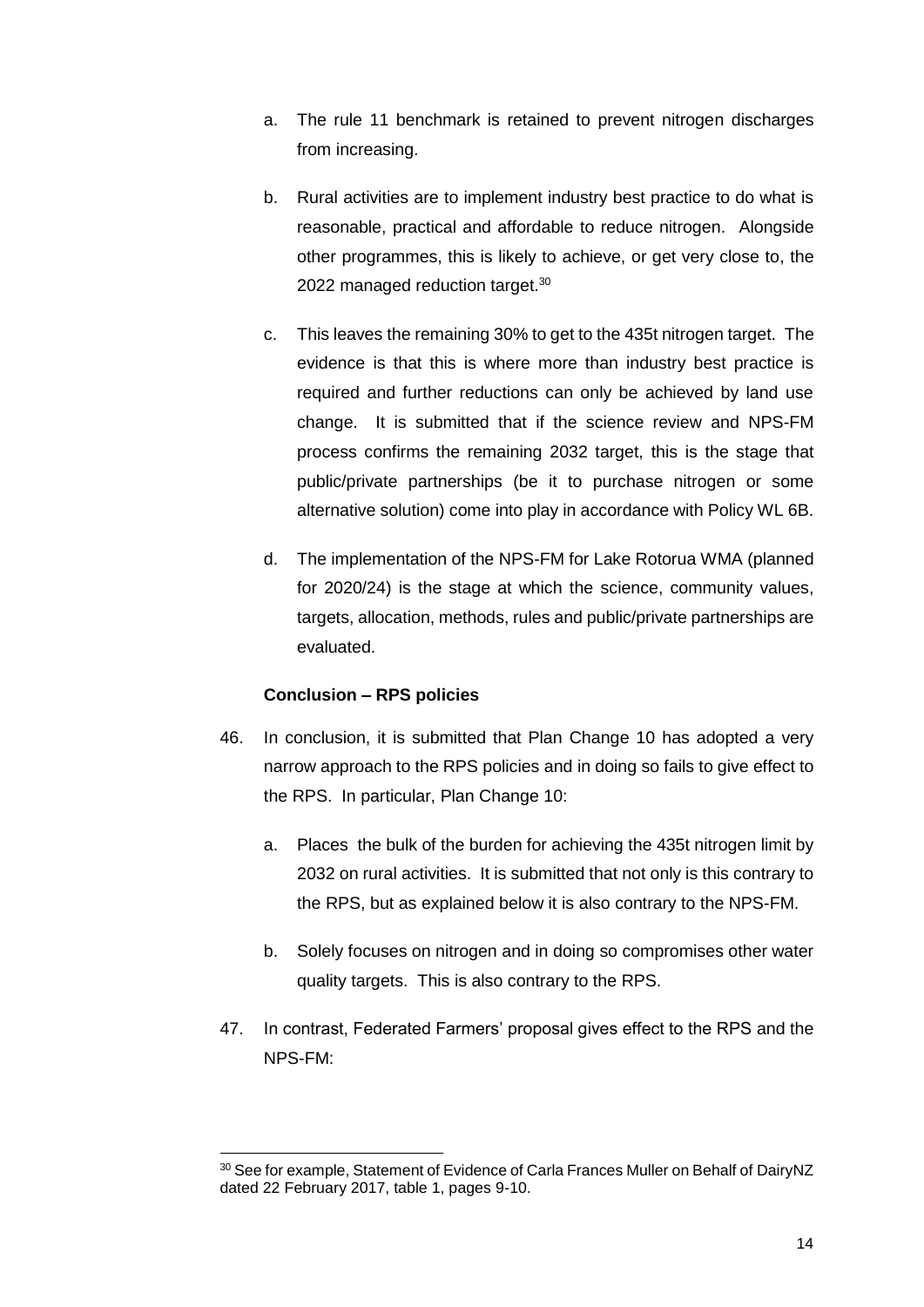- a. The downward trajectory of nitrogen is maintained by the adoption of industry best practice and the requirement for farmers to do what is reasonable, affordable and practical. This will likely achieve the 2022 management reduction targets i.e. 70% of the 435t nitrogen limit.
- b. The integrated framework considers all nutrients and sources within sub-catchments to identify the appropriate allocation, mitigation and most cost effective use of public/private funding.
- c. The proposal provides for the implementation of the NPS-FM to address all contaminants, incorporates the latest science and provides for community engagement and involvement.
- d. The proposal provides for a "stock take" at the stage of the NPS-FM implementation at 2020/24. If the science and community values confirm the remaining 30% of the 435t nitrogen target, appropriate methods, rules and public/private partnerships can be adopted at this time to achieve this.
- 48. Against this policy background, the statutory framework is considered below.

### **Legal issues**

- 49. It is submitted that the drafting of Plan Change 10 raises the following legal issues:
	- a. What are the statutory parameters for a plan change?
	- b. How are the statutory parameters to be applied to a plan change?
	- c. What is the outcome of an application of the statutory parameters for Plan change 10?
- 50. These issues are considered in more detail below.

# **First legal issue: What are the statutory parameters for Plan Change 10?**

51. Section 65 sets out the reasons for amending a regional plan. The relevant reasons for present purposes are: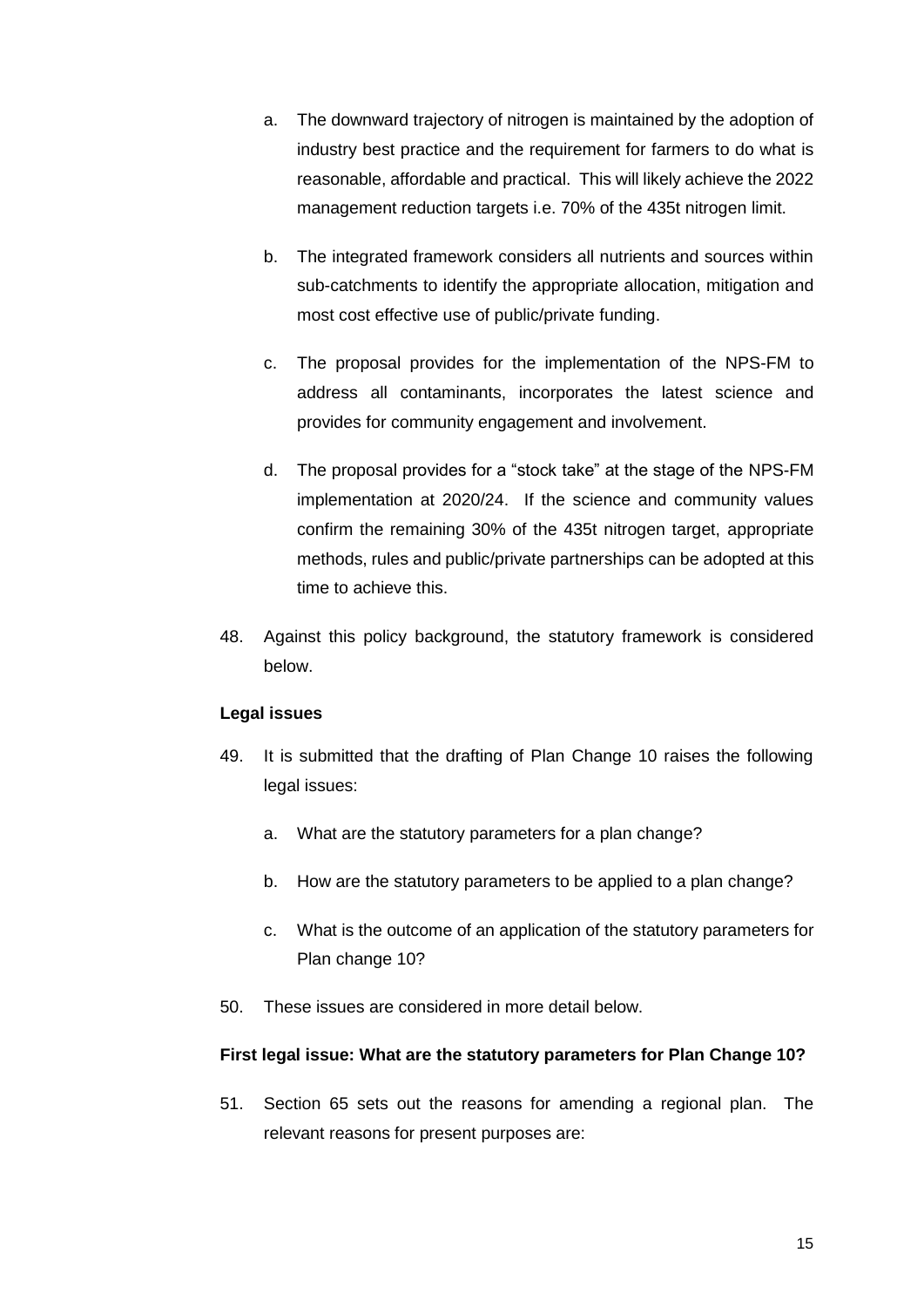- a. The implementation of a national policy statement.<sup>31</sup>
- b. The RPS contains a provision the regional plan does not give effect to and the RPS is changed or varied and becomes operative.<sup>32</sup>
- 52. Having decided to amend a regional plan, sections 66, 67 and 68 set out the parameters for that plan change.

# **Section 66**

- 53. Section 66(1) states that a regional plan must be prepared "in accordance with":
	- a. Council's functions in section 30.
	- b. Part 2 of the RMA.
	- c. Council's obligations to prepare and have particular regard to a section 32 report.
- 54. Turning to each of these three obligations, the first is a regional council's functions. The purpose of regional plans is to assist councils in carrying out their functions under the RMA.<sup>33</sup> Section 30 sets out the functions of regional councils. The relevant functions in respect of water quality are:
	- a. The establishment, implementation and review of objectives, policies, and methods to achieve integrated management of the natural and physical resources of the region.<sup>34</sup>
	- b. The control of discharges of contaminants into or onto land, air, or water and discharges of water into water.<sup>35</sup>
	- c. If appropriate, the establishment of rules in a regional plan to allocate the capacity of water to assimilate a discharge of a contaminant. $36$

<sup>&</sup>lt;sup>31</sup> Section 65(3)(f) and also section 55(2B).

<sup>32</sup> Section 65(6).

<sup>&</sup>lt;sup>33</sup> Section 63.

<sup>34</sup> Section 30(1)(a).

 $35$  Section  $30(1)(f)$ .

 $36$  Section  $30(1)(fa)$ .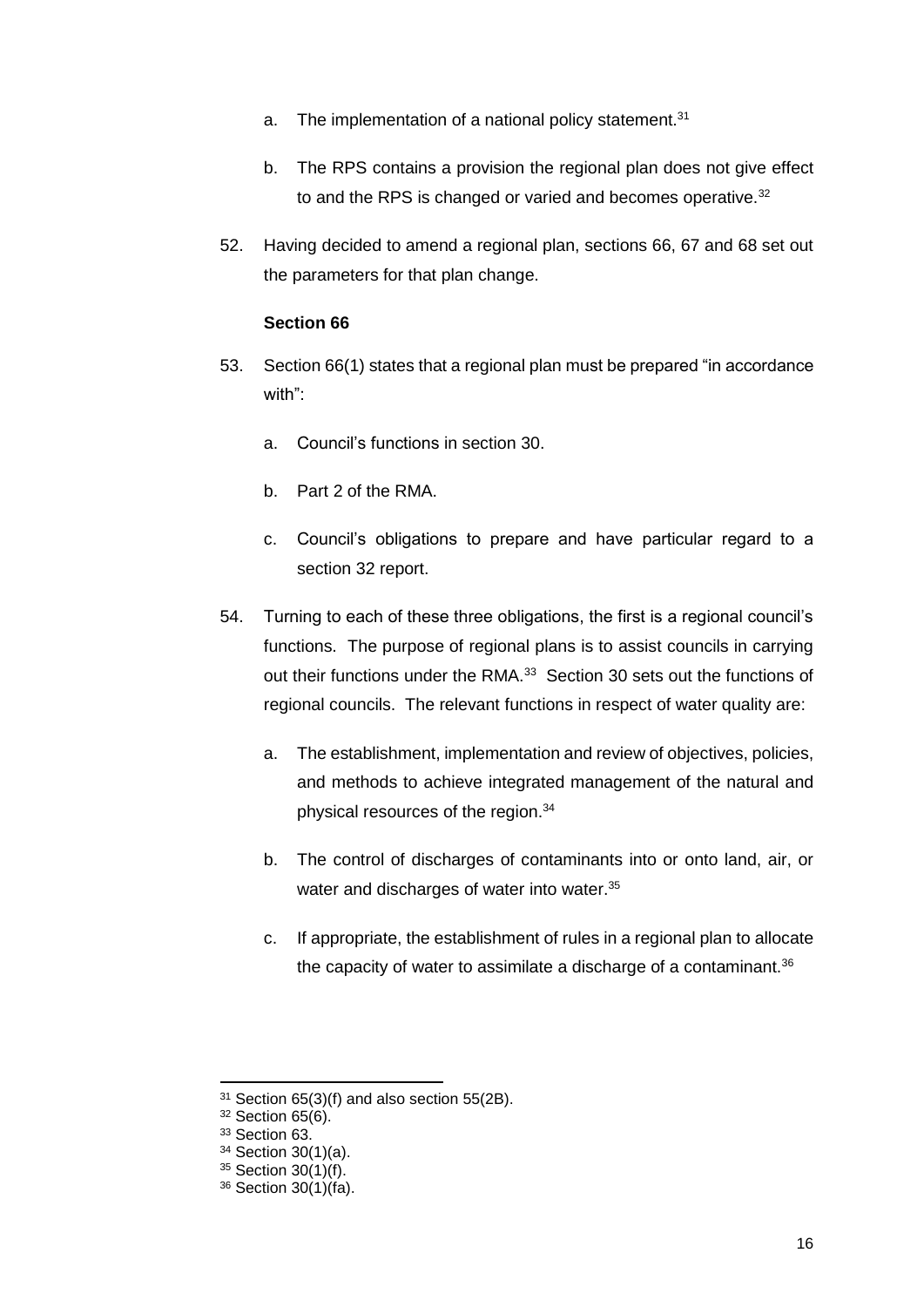- 55. The second obligation is Part 2 of the RMA. Part 2 sets out the purpose of the RMA (being the sustainable management of natural and physical resources) and the guiding principles.
- 56. The third obligation is a section 32 evaluation report. This involves an evaluation of whether the proposal is the most appropriate way to achieve the purpose of the act. This includes an assessment of the efficiency and effectiveness of the proposal in achieving the objectives and a comparison with other options for achieving the purpose of the objectives.

# **Section 67**

- 57. Section 67 sets out the contents of regional plans. The relevant requirements for present purposes are:
	- a. A regional plan must "give effect to" any national policy statement and any regional policy statement.<sup>37</sup>
	- b. A regional plan must "not be inconsistent with" any other regional plan for the region.<sup>38</sup>

# **Section 68**

58. Section 68 provides that a regional council may include rules in a regional plan for the purposes of carrying out its functions under the RMA or achieving the objectives and policies of the plan. In making a rule, the regional council must have regard to the actual or potential effect on the environment of activities.

# **Second legal issue: How are the statutory parameters to be applied to a plan change?**

59. It is widely accepted that the Supreme Court decision in *Environmental Defence Society Incorporated v The New Zealand King Salmon Company Limited<sup>39</sup> ("King Salmon")* has changed the interpretation and application of the statutory framework for plan changes. Before considering the approach adopted by the Supreme Court, it is submitted that any analysis

<sup>37</sup> Section 67(3).

<sup>38</sup> Section 67(4).

<sup>39</sup> *Environmental Defence Society Incorporated v The New Zealand King Salmon Company Limited* [2014] NZSC 38.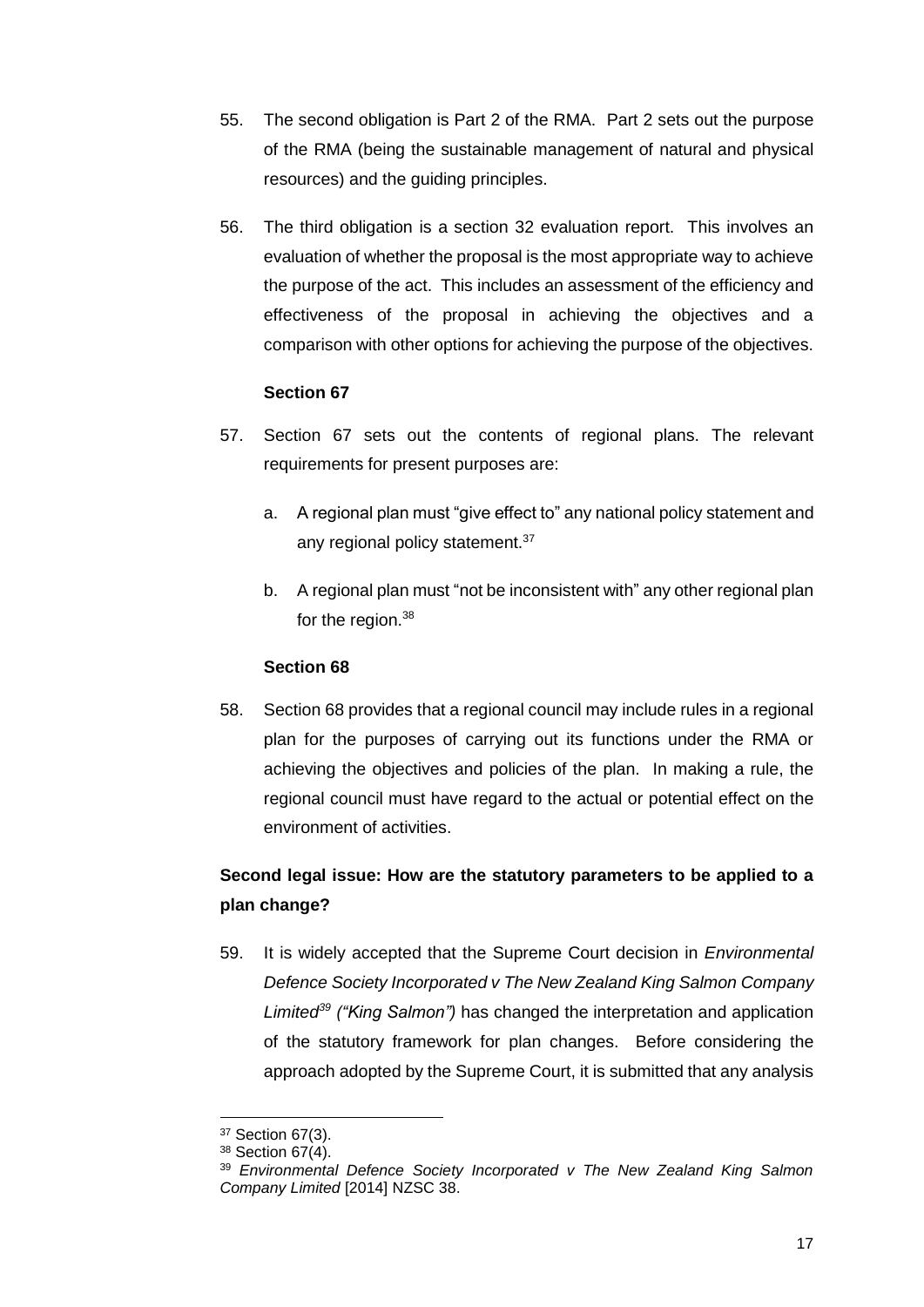of *King Salmon* in the context of anything other than the New Zealand Coastal Policy Statement ("NZCPS") needs treated with caution.

- 60. While some of the principles in *King Salmon* have been applied to the consideration of other fact and policy scenarios (such as national policy statements), it is submitted that any such application needs to acknowledge that those principles were decided in the context of the NZCPS and the particular circumstances of that case (being the largely unmodified setting of the Marlborough Sounds and a private plan change to change the prohibited status of salmon farming).
- 61. By way of example, the principle that the NZCPS is "all encompassing" so there is no need to have regard to Part 2 has not been tested before the Courts in the context of a national policy statement. Counsel is not aware of any cases involving a national policy statement (or regional policy statement) where the Court has determined that, like the NZCPS, the document is all encompassing so there is no need to refer to Part 2.
- 62. It is also noted that there are subtle but important differences between a costal policy statement and a national policy statement. These include that the purpose of a coastal policy statement is "to achieve the purpose of the Act"<sup>40</sup> whereas the purpose of a national policy statement is to state policies that "are relevant to achieving the purpose of the Act."41 Accordingly, it is at least arguable that, unlike a coastal policy statement, a national policy statement is not intended to be an all encompassing document and therefore it is appropriate to consider other relevant matters, such as Part 2, when applying a national policy statement.
- 63. What this means for a regional policy statement, which is also "to achieve the purpose of the Act,"<sup>42</sup> is uncertain (particularly if the regional policy statement does not give effect to a national policy statement). Notwithstanding this, there are still fundamental differences between the two documents including that a coastal policy statement is a national direction as to the meaning of Part 2.

<sup>40</sup> Section 45.

<sup>41</sup> Section 56.

<sup>42</sup> Section 59.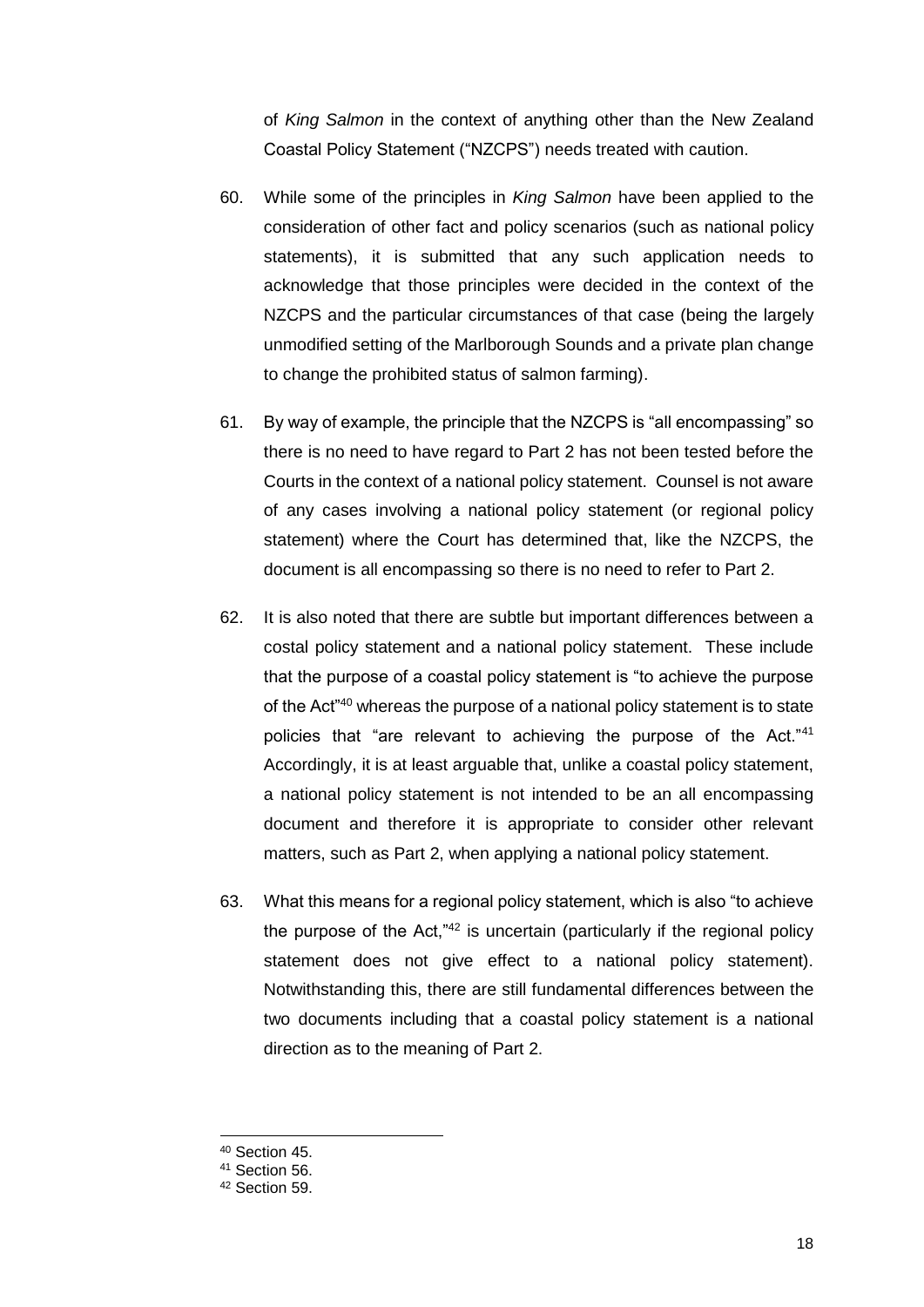- 64. In the cases subsequent to *King Salmon* that have involved consideration of a national policy statement, the Courts have considered Part 2 of the Act and not limited their consideration to the planning documents and/or the national policy statement. For example, in *Hawkes Bay and Eastern Fish and Game Councils v Hawkes Bay Regional Council ("Ruataniwha")*<sup>43</sup> the High Court endorsed the Board of Inquiry's approach of assessing the NPS-FM and Part 2 of the Act.
- 65. With these caveats in mind, the *King Salmon* approach is set out below.

# **Application of** *King Salmon* **decision**

- 66. Prior to the Supreme Court decision in *King Salmon,* the judiciary's approach was to interpret sections 66, 67 and 68 as requiring a regional council to traverse all of the higher order objectives and policies in the hierarchy of superior documents, including Part 2 of the RMA.<sup>44</sup> In this way, an "overall broad judgment" under Part 2 could, for example, trump a specific direction in a policy statement.
- 67. In 2014 the Supreme Court in *King Salmon* endorsed an alternative approach. It determined that if a regional council gave effect to the NZCPS, it would necessarily be acting in accordance with Part 2 and there was no need to refer back to Part 2 when determining a plan change (subject to several caveats which are set out below). 45
- 68. This decision has subsequently been interpreted as emphasising the hierarchy of documents for any planning situation (not solely in the context of the NZCPS and a private plan change) and the degree of control higher documents have on the contents of lower ranking documents.<sup>46</sup>
- 69. Following *King Salmon,* the Environment Court has adopted a simpler approach to the range of obligations on councils under sections 74, 75 and 76 of the RMA (or the comparable regional council provisions in sections 66, 67 and 68). This has been described as the rebuttable

<sup>1</sup> <sup>43</sup> *Hawkes Bay and Eastern Fish and Game Councils v Hawkes Bay Regional Council*  [2014] NZHC 3191 at [141] and [170].

<sup>44</sup> *Eldamos Investments Ltd v Gisborne District Council* W047/2005; *Long Bay -Great*  **Park Society Incorporated v North Shore City Council A078/08.** 

<sup>45</sup> *Environmental Defence Society Incorporated v The New Zealand King Salmon Company Limited* [2014] NZSC 38 at [85].

<sup>&</sup>lt;sup>46</sup> Ngati Kahungunu Iwi Inc v Hawkes Bay Regional Council [2015] NZEnvC 50 at [16].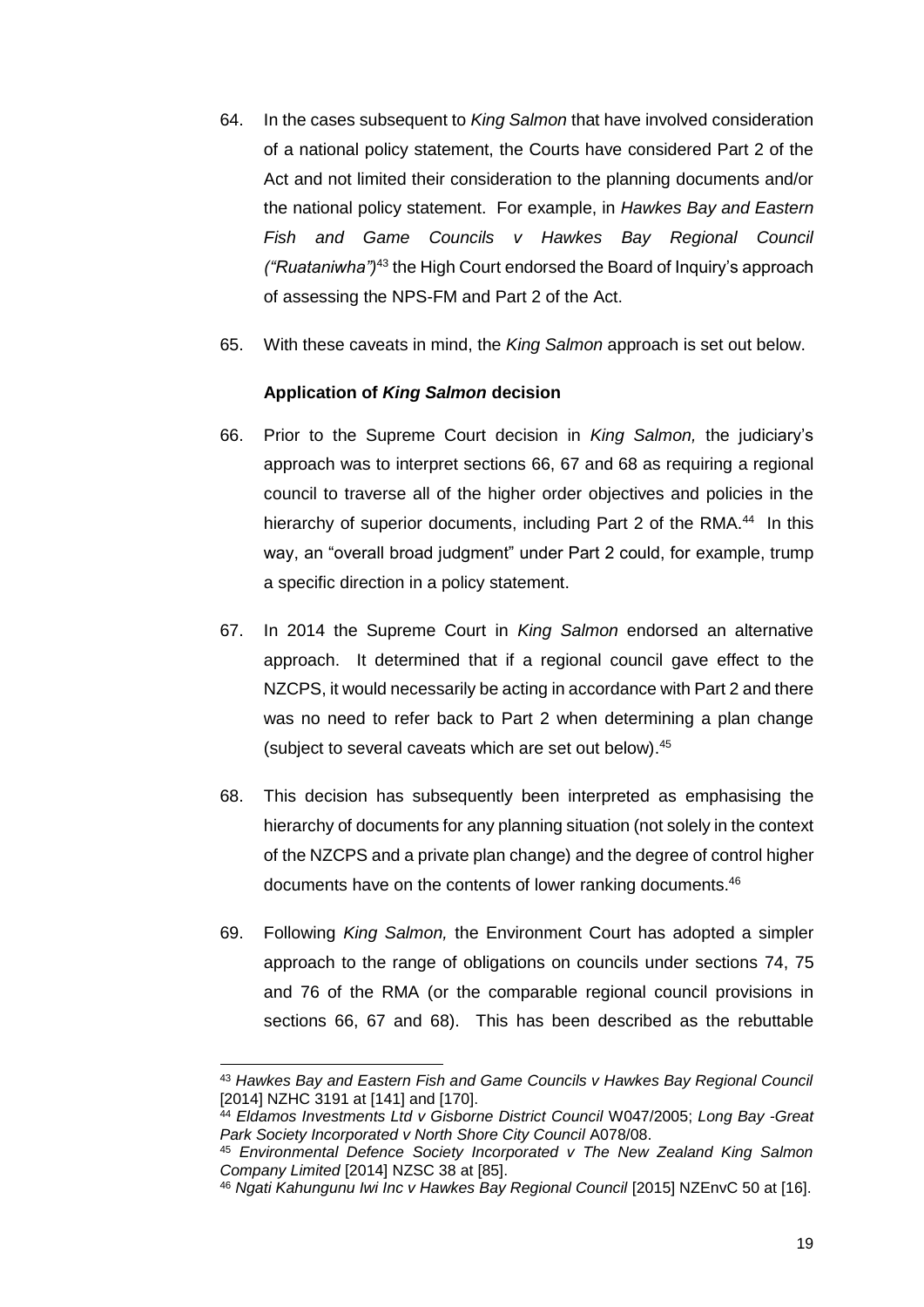presumption that each higher document has been given effect to (or had regard to, depending on the statutory requirement) so there is no need to refer to it (or them) unless the immediately higher ranking document is invalid, incomplete, uncertain or pre-dated the higher ranking documents. 47

- 70. In adopting this approach, the Courts have noted that the simplicity of the process may in practice be more theoretical than real because in the event of uncertainty, incompleteness of cover or invalidity it is necessary to traverse higher order documents.<sup>48</sup>
- 71. While the above principles were espoused in the context of a change to a district plan, the Court has taken the same approach to changes to regional plans.<sup>49</sup>

# **Third legal issue: What is the outcome of an application of the statutory parameters for Plan change 10?**

72. Adopting the approach above, each of the documents ranking above Plan Change 10 are considered below.

# **First document: RWLP**

 $\overline{a}$ 

- 73. The immediate document ranking higher than Plan Change 10 is the RWLP. The Council is required to have regard to the extent to which Plan Change 10 needs to be consistent with the regional plan. $50$  One critical aspect is the TLI of 4.2 in Objective 11.
- 74. However, the RWLP needs to be approached with caution. It was notified in 2002 and became operative in 2008, <sup>51</sup> well before the RPS and before the NPS-FM 2014. Accordingly, it is submitted that the presumption that it gives effect to the higher ranking documents is rebutted and the next document in the hierarchy must be considered.

<sup>47</sup> *Appealing Wanaka Incorporated v Queenstown Lakes District Council* [2015] NZEnvC 196 at [43] and *Thumb Point Station Ltd v Auckland City Council* [2015] NZHC 1035 at [31].

<sup>&</sup>lt;sup>48</sup> Appealing Wanaka Incorporated v Queenstown Lakes District Council [2015] NZEnvC 196 at [47].

<sup>49</sup> <sup>49</sup> *Ngati Kahungunu Iwi Inc v Hawkes Bay Regional Council* [2015] NZEnvC 50. <sup>50</sup> Section 66(2)(d).

<sup>51</sup> Statement of Evidence of Stephen Guy Lamb of the Bay of Plenty Regional Council dated 17 January 2017 at [12].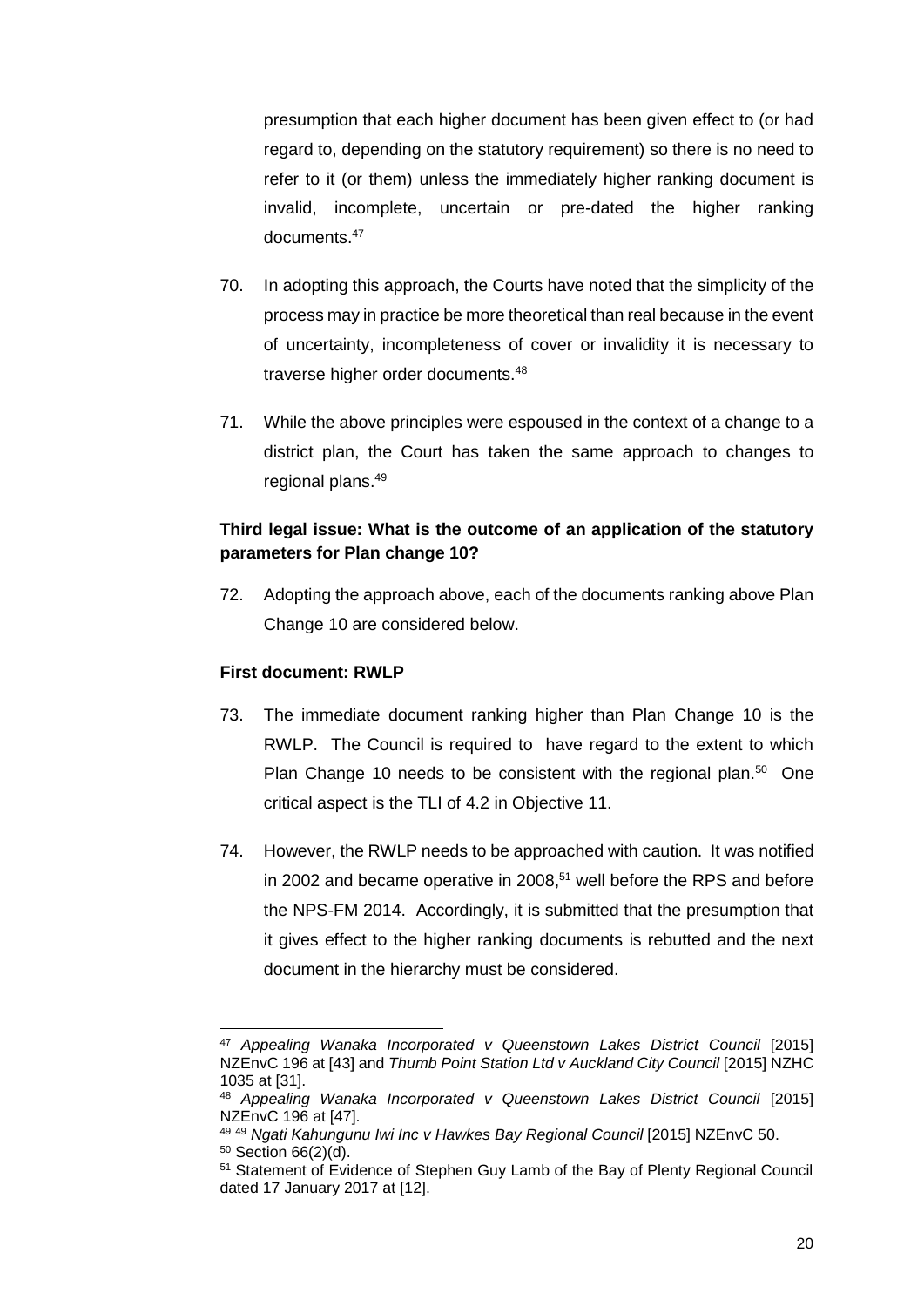### **Second document: RPS**

- 75. The next document in the hierarchy is the RPS. The RPS is one of the documents that a regional plan has to "give effect to."<sup>52</sup> There is also an equal and equivalent requirement in the RMA to give effect to an NPS.<sup>53</sup>
- 76. The Supreme Court confirmed in *King Salmon* that:<sup>54</sup>

'give effect to' simply means 'implement'. On the face of it, it is a strong directive, creating a firm obligation on the part of those subject to it.

- 77. However, this is not the end of the matter. *King Salmon* as well as subsequent cases applying *King Salmon* have established some important caveats or principles around this.
- 78. First, the wording of the particular policy to be given effect to is important. A specific and unqualified policy may be more prescriptive than a higher level or more abstract policy.<sup>55</sup> However, in "giving effect to" a policy, a regional plan is not required to "mimic" the policy.<sup>56</sup>
- 79. Second, the context of the particular policy in the regional policy statement (or planning document) is important. The objectives and policies in a regional policy statement must be taken as a whole or read together.<sup>57</sup> As identified above, the RPS specifically states that:<sup>58</sup>
	- a. All policies should be considered when giving effect to the RPS, even if some policies provide conflicting guidance.
	- b. No one set of policies has priority over another set of policies.
- 80. This is consistent with a purposive approach to interpretation that has been endorsed by the Courts in the context of district plans. In particular,

 $\overline{a}$ 

<sup>52</sup> Section 67(3).

<sup>53</sup> *Ngati Kahungunu Iwi Inc v Hawkes Bay Regional Council* [2015] NZEnvC 50 at [17]. <sup>54</sup> *Environmental Defence Society Incorporated v The New Zealand King Salmon Company Limited* [2014] NZSC 38 at [77].

<sup>55</sup> *Environmental Defence Society Incorporated v The New Zealand King Salmon Company Limited* [2014] NZSC 38 at [80].

<sup>56</sup> *Ngati Kahungunu Iwi Inc v Hawkes Bay Regional Council* [2015] NZEnvC 50 at [14].

<sup>57</sup> *Ngati Kahungunu Iwi Inc v Hawkes Bay Regional Council* [2015] NZEnvC 50 at [14]. <sup>58</sup> RPS section 1.9, page 11.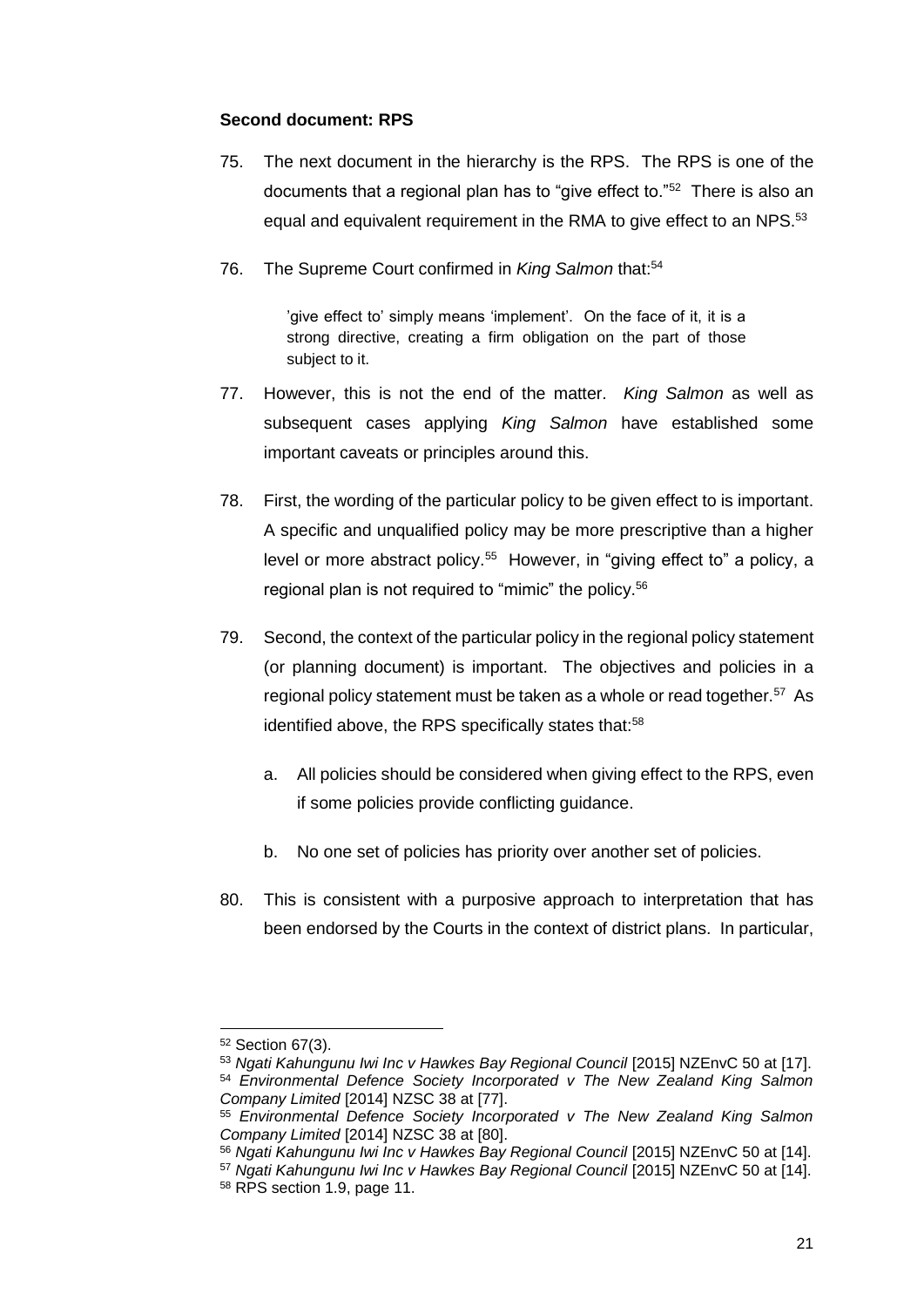while rules in a district plan are to be given their plain meaning this is not to occur in a vacuum:<sup>59</sup>

Regard must be had to the immediate context of the words, and sometimes where an obscurity or ambiguity arises, it may be necessary to refer to other sections of the Plan.

- 81. It is submitted that consideration of the context (in the case of Plan Change 10 the water quality purposes as a whole and the explanation) is fundamentally important when the peculiar circumstances of the drafting of planning documents is considered. In contrast to legislation, planning documents are typically the product of multiple authors that have been through multiple iterations in multiple contexts e.g. they may be drafted by a council planner, amended by commissioners at hearing, amended by parties at mediation and amended by the Environment Court.
- 82. It has long been recognised that "district schemes and district plans were not and are not drafted with the skill of a Chancery draftsman."<sup>60</sup> This was cited by the Court of Appeal in *The Beach Road Preservation Society Inc v Whangarei District Council<sup>61</sup> ,* as part of the rationale for needing "to look at the context in which words are used to enable one to isolate their true meaning."<sup>62</sup>
- 83. Third, there are three situations where giving effect to a higher level statutory document may not equate with giving effect to Part 2:<sup>63</sup>
	- a. Invalidity if there was an allegation about the lawfulness of the NZCPS that would have to be resolved before it could be determined whether a decision maker who gave effect to the NZCPS was acting in accordance with Part 2.

<sup>1</sup> <sup>59</sup> Clevedon Cares Incorporated v Manukau City Council [2010] NZEnvC 211 at [66].

<sup>60</sup> *Sandstad v Cheyne Developments* (1986) 11 NZTPA 250 (CA) at 256.

<sup>61</sup> *The Beach Road Preservation Society Inc v Whangarei District Council* 1 November 2000, CP27/00.

<sup>&</sup>lt;sup>62</sup> The Beach Road Preservation Society Inc v Whangarei District Council 1 November 2000, CP27/00 at [27].

<sup>63</sup> *Environmental Defence Society Incorporated v The New Zealand King Salmon Company Limited* [2014] NZSC 38 at [88].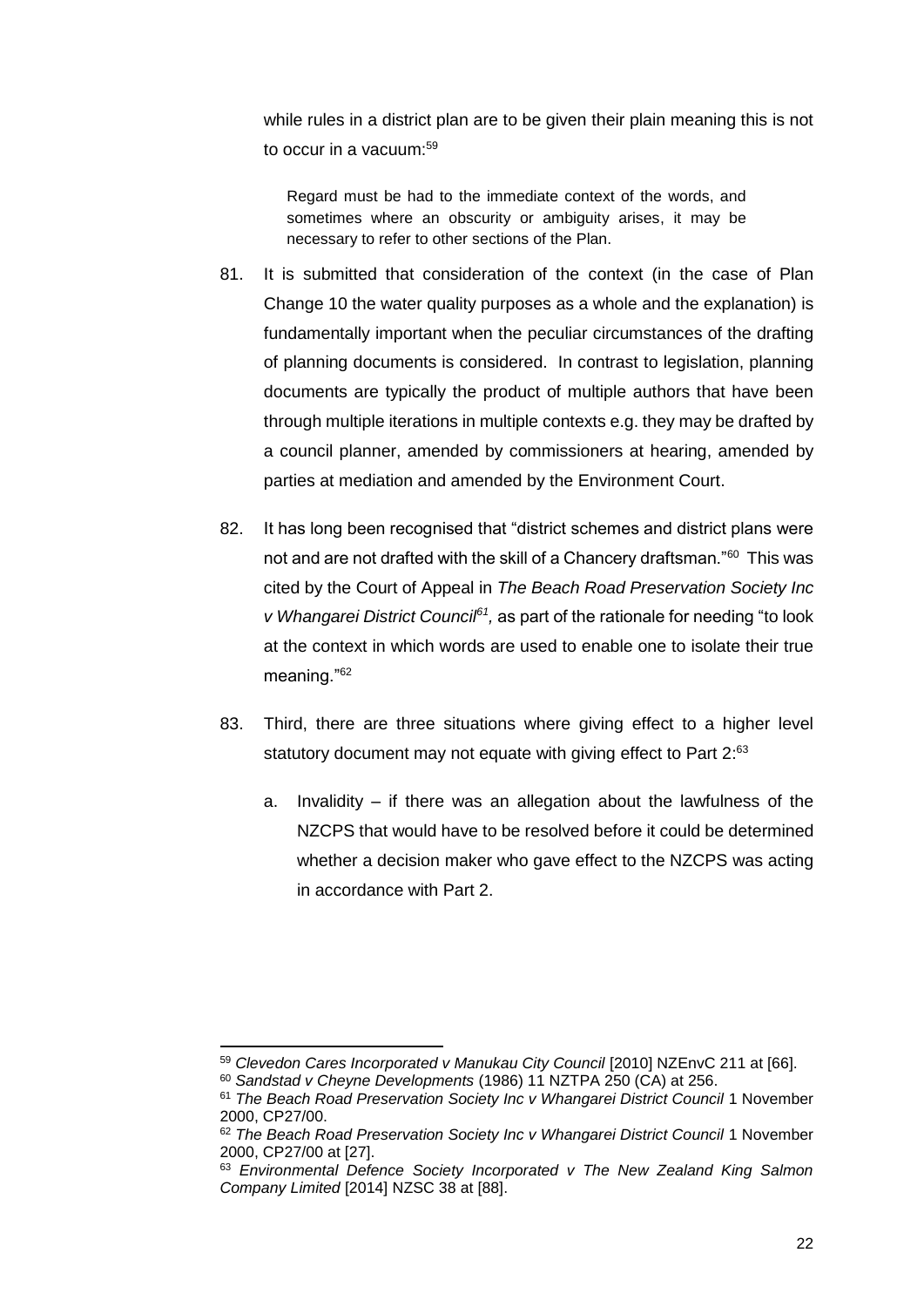- b. Incomplete cover if the NZCPS does not cover the field a decision maker would have to consider whether Part 2 provides assistance in dealing with the matters not covered.
- c. Uncertainty if there was uncertainty as to the meaning of particular policies in the NZCPS, reference to Part 2 may be justified to assist in a purposive interpretation.
- 84. Fourth, the cases that have applied *King Salmon* have also identified that if a new statutory document becomes operative after documents that rank below it, it too will need to be considered and it cannot be assumed that it has been given effect to.<sup>64</sup> This was the rationale for the High Court directing the Board of Inquiry in the *Ruataniwha* case to take into account the NPS-FM 2014 (which had come into force after the Board's initial decision) when it reconsidered rule TT1(j). $65$

# **Analysis of RPS**

- 85. It is submitted that there are several flaws in Council's interpretation of the RPS and accordingly the premise for Plan Change 10. It is further submitted that the result is that Plan Change 10 does not give effect to the RPS or the NPS-FM.
- 86. The first flaw is that the RPS pre-dates the NPS-FM. Accordingly, it cannot be assumed that the RPS gives effect to the NPS-FM (and as explained in more detail below it is submitted that the RPS, and in particular the Council's interpretation of the RPS, does not give effect to the NPS-FM).
- 87. The second flaw is that Council has adopted a very narrow and selective interpretation of the RPS policies. As set out in paragraphs 30 to 47 above, Council has honed in on paragraph (c) of both Policies WL 3B and 6B and limited its interpretation of "discharges" to diffuse discharges from rural land. It is submitted that in doing so Plan Change 10 fails to give

<sup>64</sup> *Appealing Wanaka Incorporated v Queenstown Lakes District Council* [2015] NZEnvC 196 at [47].

<sup>65</sup> *Hawkes Bay and Eastern Fish and Game Councils v Hawkes Bay Regional Council*  [2014] NZHC 3191.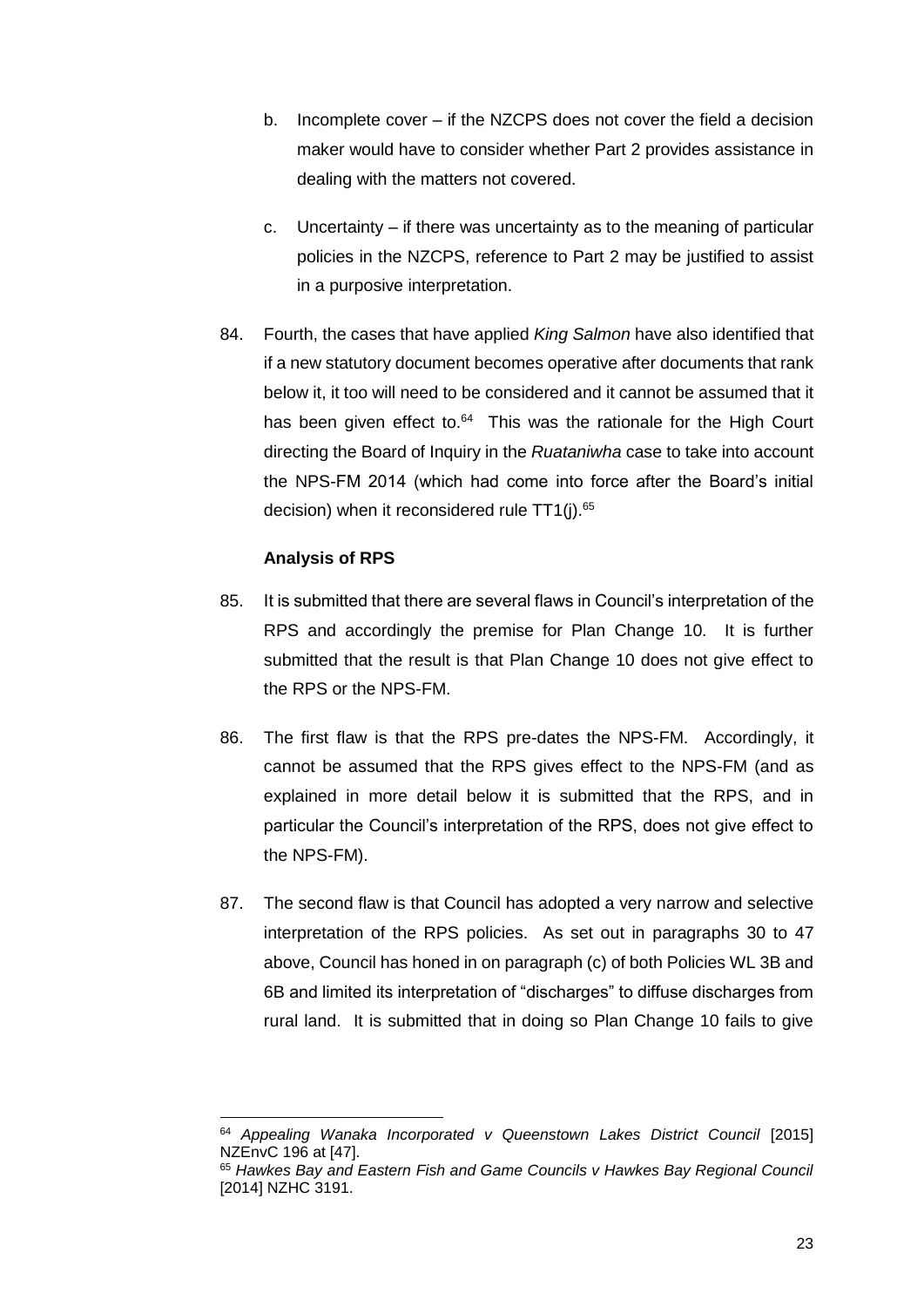effect to the other paragraphs of these policies and it has prioritised paragraph (c) over the other paragraphs.

- 88. It is submitted that (subject to a finding that the RPS does not give effect to a higher ranking document), Plan Change 10 is required to give effect to all policies in the RPS. Subject to the same proviso, it is further submitted that the policies in the RPS need to be interpreted in their context and that the explanation for each policy provides that context.
- 89. Importantly for present purposes, it is submitted that Federated Farmers' proposal does give effect to the RPS for the reasons set out in paragraphs 30 to 47 above. Further, for the reasons set out below it is submitted that Federated Farmers' proposal does so in a way that does not conflict with and gives effect to the NPS-FM
- 90. It is submitted that Council's interpretation and application of Policies WL 3B and 6B creates inconsistencies and uncertainties with these policies for the reasons set out in paragraphs 30 to 47 above. The result is that regard must be had to the higher ranking document (being the NPS-FM) must be considered because there can be no confidence that it has been given effect to.
- 91. Reading Policies WL 3B, 5B and 6B on their own, there is no apparent conflict, particularly if the word "rural" is not read into "land use activities" in Policy WL5B or into paragraph (c) of Policy WL 6B (as explained in paragraphs 30 to 47 above). It is submitted that Federated Farmers' proposal maintains the harmony both internally and between the water quality policies. Accordingly, Federated Farmers' proposal gives effect to the RPS.

# **Third document: NPS-FM**

92. It is submitted that an analysis of the NPS-FM further supports Federated Farmers' position that the Hearing Panel has jurisdiction to consider its proposal. In particular, it is submitted that Plan Change 10 does not give effect to the NPS-FM and Federated Farmers' proposal provides a framework that anticipates and provides for the on-going work necessary to give effect to the NPS-FM.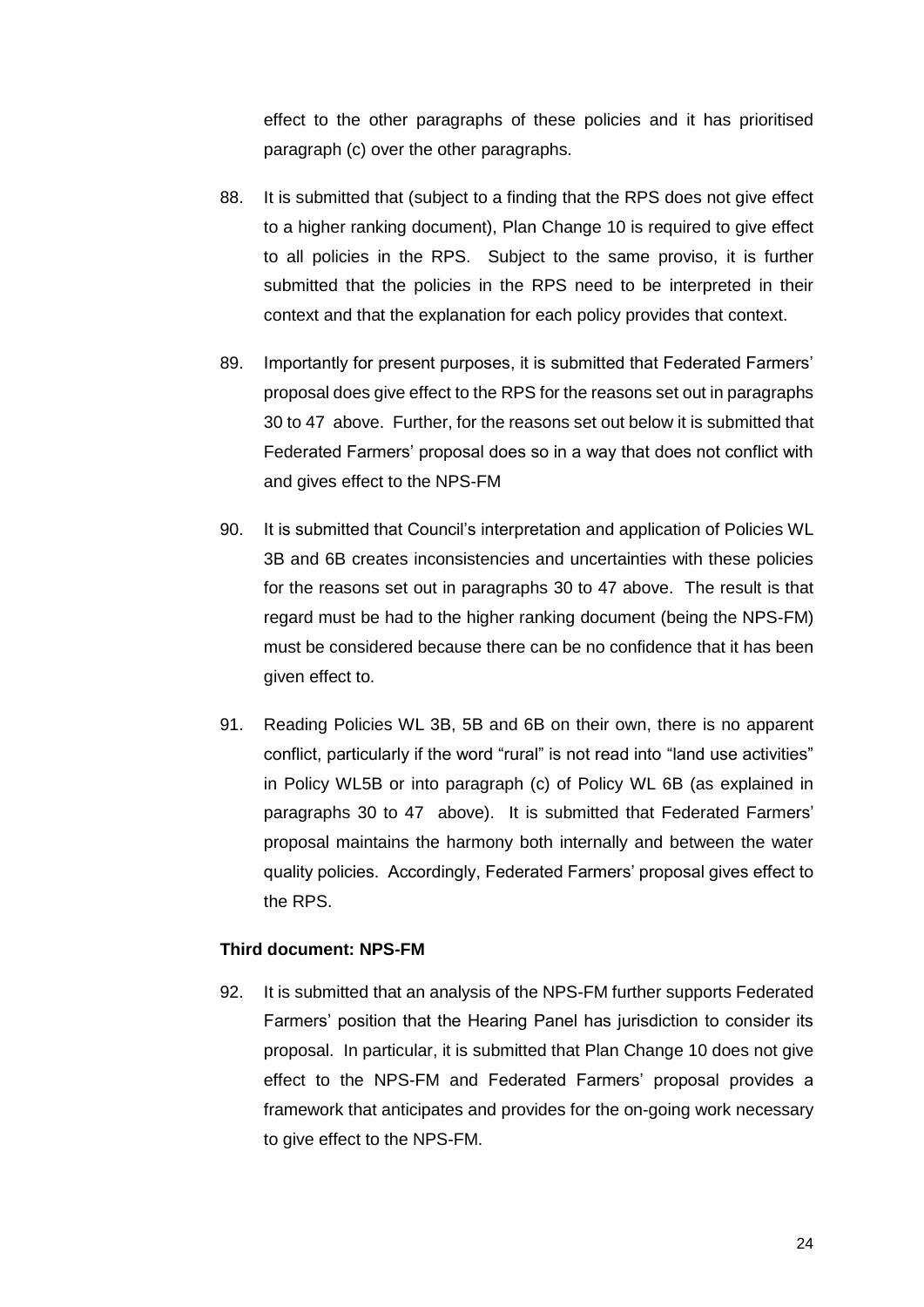93. The RPS is required to "give effect to" the NPS-FM. Council's position is that the RPS and Plan Change 10 give effect to the NPS-FM. Federated Farmers' position is that neither document gives effect to the NPS-FM. Further, Federated Farmers' position is that the NPS-FM provides helpful context that must be considered in developing water quality rules in a regional pan. Federated Farmers' proposal has been informed by this context.

# **RPS pre-dates NPS-FM**

- 94. The RWLP was notified in 2002 and became operative in 2008.<sup>66</sup> The RWLP contains the Rotorua Lake water quality objective of a TLI of 4.2.
- 95. This TLI is based on a recommendation by the Water Quality Technical Advisory Group ("WQTAG") in 1986 that the water quality of the 1960s is a suitable and achievable target for Lake Rotorua and a TLI of 4.2 represents this target.<sup>67</sup>
- 96. On the basis of this TLI, it was recommended in 1986 that a annual nitrogen load of 435t and phosphorous load of 37t would be the most suitable to achieve and maintain a TLI of 4.2.<sup>68</sup> As a result, a nitrogen limit of 435t per annum was adopted in the RPS. $^{69}$
- 97. The RPS was notified on 9 November 2010. It became operative on 1 October 2014.<sup>70</sup>
- 98. The NPS-FM came into effect on 1 August 2014. Council notified its NPS-FM implementation programme on 14 December 2015. This includes scheduling the NPS-FM process for Rotorua Lakes for 2020 to 2024.<sup>71</sup>

<sup>-</sup><sup>66</sup> Statement of Evidence of Stephen Guy Lamb of the Bay of Plenty Regional Council dated 17 January 2017 at [12].

<sup>&</sup>lt;sup>67</sup> Statement of Evidence of Andrew Charles Bruere on Behalf of the Bay of Plenty Regional Council dated 16 January 2017 at [21].

<sup>68</sup> Statement of Evidence of Andrew Charles Bruere on Behalf of the Bay of Plenty Regional Council dated 16 January 2017 at [24].

<sup>69</sup> Section 32 Evaluation: Lake Rotorua Nutrient Management Rules Plan Change 10, pages 2 and 21.

<sup>70</sup> Statement of Evidence of Stephen Guy Lamb of the Bay of Plenty Regional Council dated 17 January 2017 at [9] and [11].

<sup>71</sup>National Policy Statement for Fresh Water Implementation – Progress Report 2016, Annexure O to the Statement of Evidence of Elizabeth McGruddy on Behalf of Federated Farmers dated 6 March 2017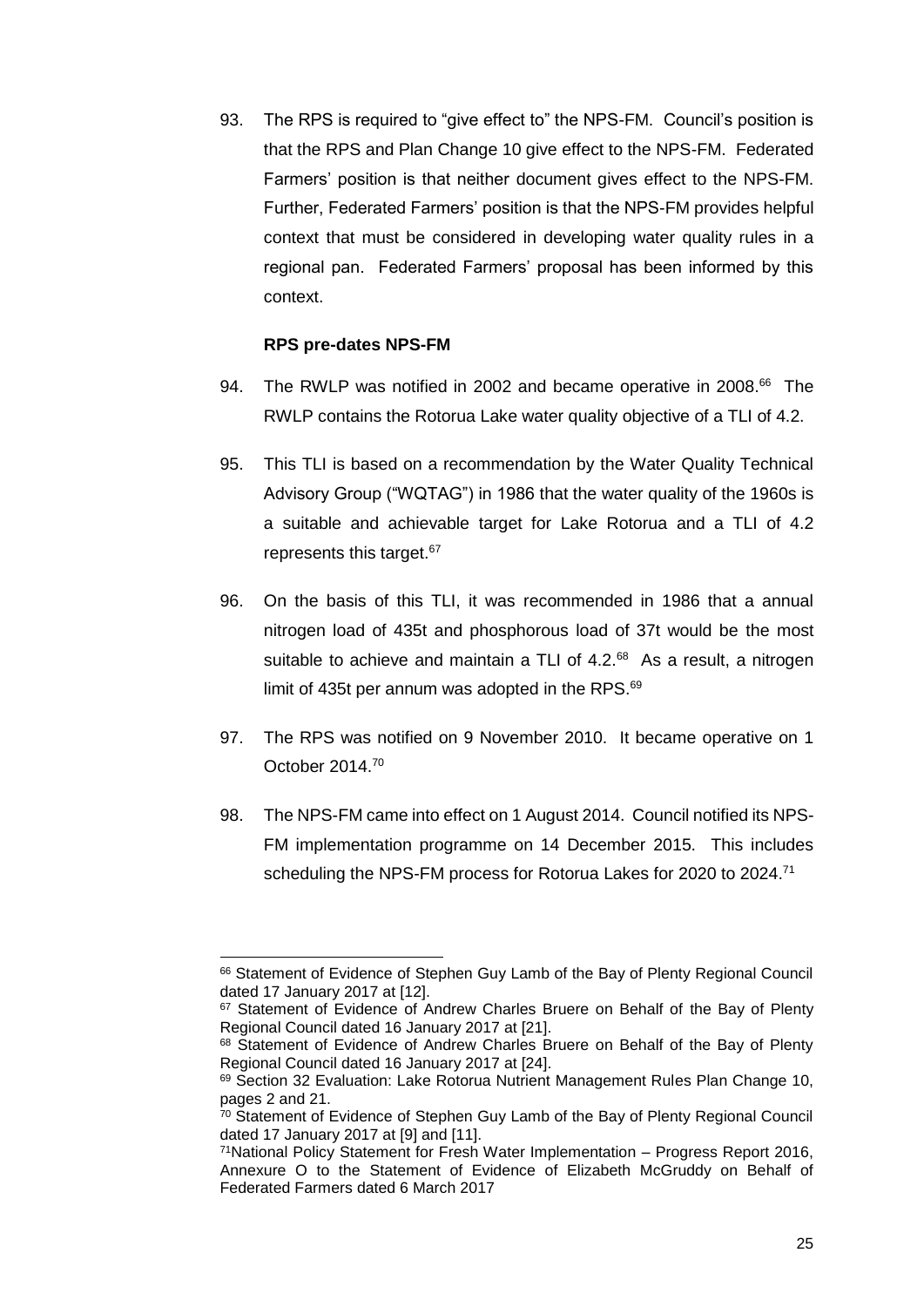- 99. The reason for setting out the history to the key decisions that led to the RPS adopting a nitrogen limit of 435t is to show that the thinking behind the nitrogen limit and the Schedule 1 processes all occurred before the NPS-FM 2014 came into force. Accordingly, it cannot be assumed that the 435t limit in the RPS gives effect the NPS-FM.
- 100. By way of further background it is important that the NZCPS came into effect on 3 December 2010. Council recognised that the RPS (which was notified on 9 November 2010) did not give effect to the NZCPS. Accordingly it notified Variation 1 (Coastal Policy) to the Proposed RPS on 31 May 2012 to give effect to the NZCPS. It is submitted that in circumstances where the RPS did not give effect to the NZCPS, it is likely that it also does not give effect to the NPS-FM.

### **Analysis of "give effect to"**

-

- 101. Council's view is that it has "given effect to" the NPS-FM in respect of nitrogen. In reaching this conclusion it appears that it has misunderstands the meaning of that obligation.
- 102. The section 42A report sets out various statutory documents and the consideration Plan Change 10 needs to give to them. In respect of the NPS-FM 2014, the report says (emphasis added):<sup>72</sup>

A regional policy and plan must **uphold the intent and direction** of the NPS. **Alignment** must be achieved with the objectives and policies of the NPS.

103. It is submitted that this is not the correct approach. Council's approach is more akin to the approach taken where the direction is that a planning document must not be "inconsistent with" or must "have regard to" a statutory document, which has been interpreted as allowing a "degree of neutrality."<sup>73</sup> This is not consistent with the "positive implementation" of the superior document.<sup>74</sup>

<sup>72</sup> Section 42A Report: Lake Rotorua Nutrient Management Rules Plan Change 10, page 21.

<sup>73</sup> *Clevedon Cares Incorporated v Manukau City Council* [2010] NZEnvC 211 at [50].

<sup>74</sup> *Clevedon Cares Incorporated v Manukau City Council* [2010] NZEnvC 211 at [50].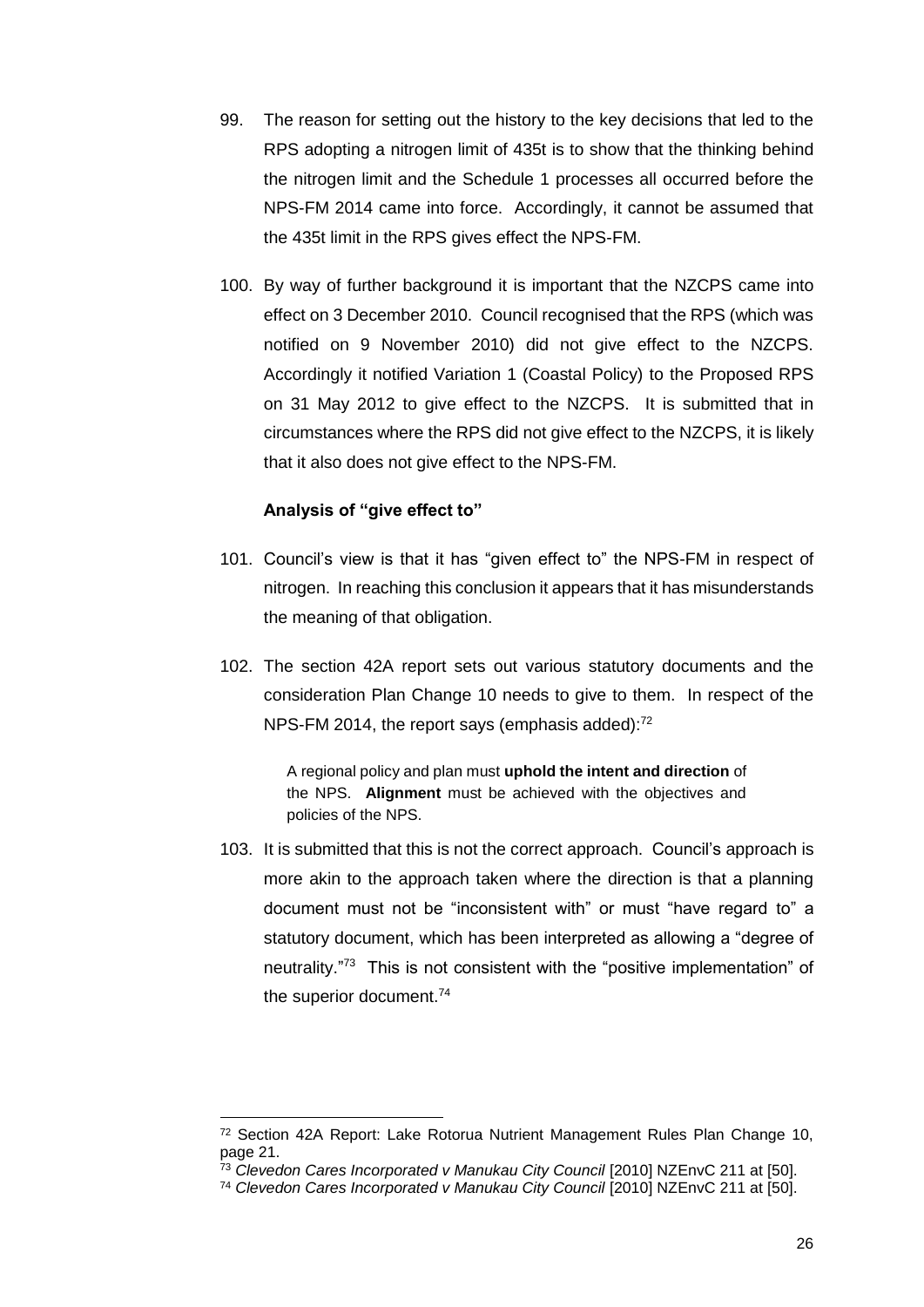- 104. The section 42A report says that the NPS-FM directs regional councils to set objectives for the state their communities want for freshwater bodies in the future. It concludes that (emphasis added):
	- a. The community has set the water quality level through the adoption of a TLI of 4.2 to achieve the water quality levels of the 1960s.<sup>75</sup>
	- b. The setting of the TLI in Objective 11 of the RWLP and nitrogen limit of 435t in the RPS **aligns** with the NPS-FM National Objectives Framework.<sup>76</sup>
	- c. All matters described in Objective 1 and Policy CA2(a)-(f) of the NPS-FM have been taken into account by Council even though the TLI and nitrogen limit setting process were completed prior to the NPS-FM becoming operative.<sup>77</sup>
	- d. The TLI, RPS nitrogen limit and subsequent Plan Change 10 uphold Objectives AA1, AA2 and Policies AA1 to AA3 by providing a regulatory framework that upholds the limit and TLI.<sup>78</sup>
	- e. Nitrogen is only one attribute of the NPS-FM. The other attributes will be identified through a separate process with the community between 2020 and 2025. It is anticipated that this will not change the objectives, TLI, RPS, RWLP and Plan Change 10 because these have been in place since the 1990s and have been agreed by the community and **uphold the intent** of the NPS-FM.<sup>79</sup>
- 105. It is submitted that this analysis is flawed. On the basis of the analysis below, it is submitted that not only does the RPS and Plan Change 10 fail to give effect to the NPS-FM, but also Federated Farmers' proposal

<sup>75</sup> Section 42A Report: Lake Rotorua Nutrient Management Rules Plan Change 10, paragraph 22, page 17.

<sup>76</sup> Section 42A Report: Lake Rotorua Nutrient Management Rules Plan Change 10, paragraph 24, page 18.

<sup>77</sup> Section 42A Report: Lake Rotorua Nutrient Management Rules Plan Change 10, paragraph 25, page 18.

<sup>78</sup> Section 42A Report: Lake Rotorua Nutrient Management Rules Plan Change 10, paragraph 25, page 18.

 $79$  Section 42A Report: Lake Rotorua Nutrient Management Rules Plan Change 10, paragraph 26, page 18.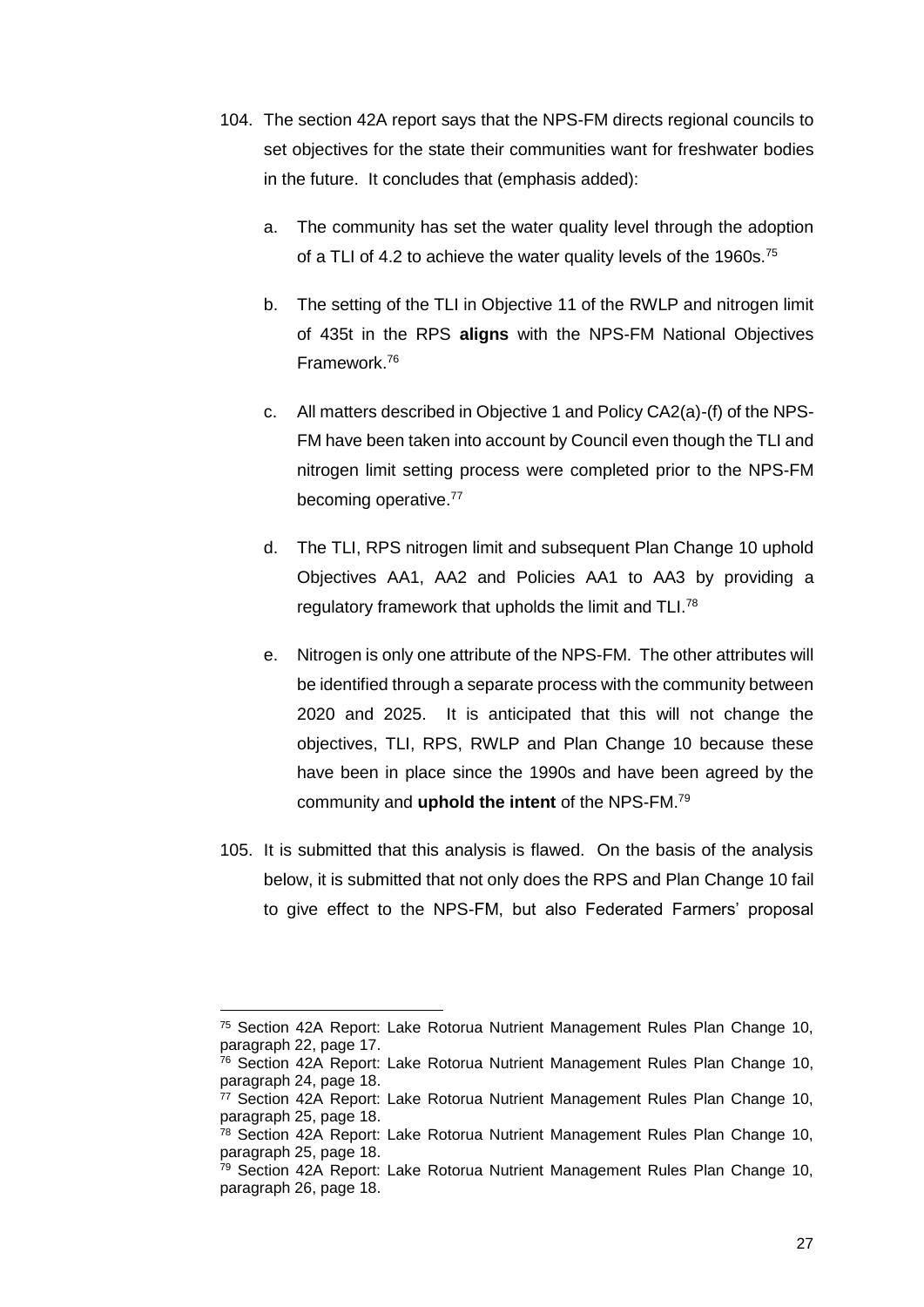provides a framework that anticipates and provides for the ongoing work necessary to give effect to the NPS-FM.

#### **Case law**

1

- 106. Council's approach is essentially that the NPS-FM can be implemented in a piecemeal way that relies historic targets or measures and historic community engagement.
- 107. Counsel is not aware of any case that has dealt with the specific issue of whether the NPS-FM can be implemented in this way. Counsel is aware that anecdotally the approach adopted by councils to implement the NPS-FM 2014 has varied. Counsel is also aware that implementation of the NPS-FM has recently been reviewed and that the Government intends to make a series of amendments to the NPS-FM.
- 108. The Government published a "Clean Water" consultation document on 23 February 2017. That document includes proposals to amend the NPS-FM. One of those proposals is to make it clear that regional councils must consider the community's economic well being when deciding what level or pace of water quality improvements will be targeted.<sup>80</sup> Another is to reinforce community consultation in Policy CA2. However, at this stage the proposals do not provide assistance on the issue of whether the NPS-FM can be implemented in a piecemeal fashion constrained by historical decisions.
- 109. It is submitted that there is some authority for the proposition that the NPS-FM cannot be implemented in an ad hoc fashion and needs to be implemented as part of an action programme as anticipated by the NPS-FM. In *Horticulture New Zealand v Managwatu-Wanganui Regional Council<sup>81</sup>* the Court found that Council and the Court could not retrospectively amend the Proposed One Plan to give effect to the NPS-

<sup>80</sup> MfE Clean Water Consultation Document 2017, page 20, Annexure R to the Statement of Evidence of Elizabeth McGruddy on Behalf of Federated Farmers dated 6 March 2017

<sup>81</sup> *Horticulture New Zealand v Managwatu-Wanganui Regional Council* [2013] NZHC 2492.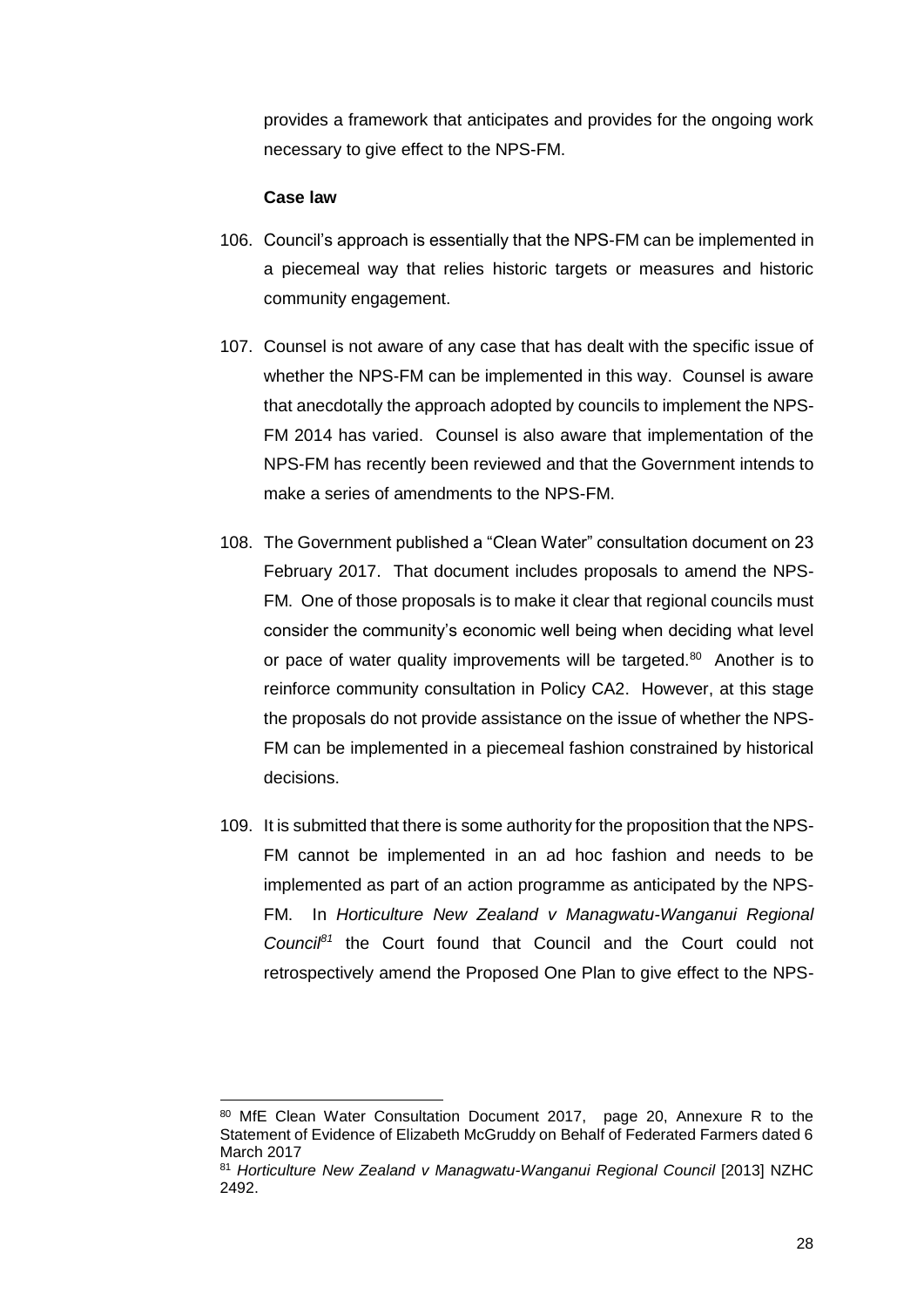FM because "implementation of the NPS-FM will need to be addressed in accordance with its own terms, and under Sch 1, separately."<sup>82</sup>

110. There is also authority for the proposition that a decision maker on a plan change who does not properly consider the NPS-FM is likely to be directed to re-consider its decision in light of the NPS-FM. In *Hakwes Bay and Eastern Fish and Game Councils v Hawkes Bay Regional Council<sup>83</sup>* the Board of Inquiry was directed to reconsider its decision on rule TT1(j) in light of the NPS-FM 2014, even thought it was not in existence at the time of the original decision.

# **Analysis**

111. It is submitted that Council's approach to implementing the NPS-FM for Lake Rotorua does not give effect to the NPS-FM and raises several issues. These are considered under the headings below.

# **Piecemeal approach**

- 112. The NPS-FM is predicated on integrated management of freshwater. Water quality issues cannot be considered in isolation from water quantity issues. Likewise particular water quality attributes cannot be considered in isolation. It is submitted that considering nitrogen in isolation from other attributes does not achieve Objective C1 and Policy C1 of the NPS-FM.
- 113. This is supported by the science which shows that the nutrients interact and need to be considered together in order to achieve the desired water quality.<sup>84</sup> It is submitted that solely focusing on nitrogen now will limit available options when the NPS-FM is implemented, and will potentially have adverse water quality effects. This results in an ad hoc and piecemeal approach.
- 114. A piecemeal approach would not necessarily be an issue if Plan Change 10 was a "hold the line" approach because changes in the science could

<sup>1</sup> <sup>82</sup> *Horticulture New Zealand v Managwatu-Wanganui Regional Council* [2013] NZHC 2492 at [102].

<sup>83</sup> Hakwes Bay and Eastern Fish and Game Councils v Hawkes Bay Regional Council [2014] NZHC 3191.

<sup>84</sup> Statement of Evidence of Thomas William Stephens on Behalf of DairyNZ dated 21 February 2017 at [6.6] and Statement of Evidence of Andrew Charles Bruere on Behalf of Bay of Plenty Regional Council dated 16 January 2017 at [31].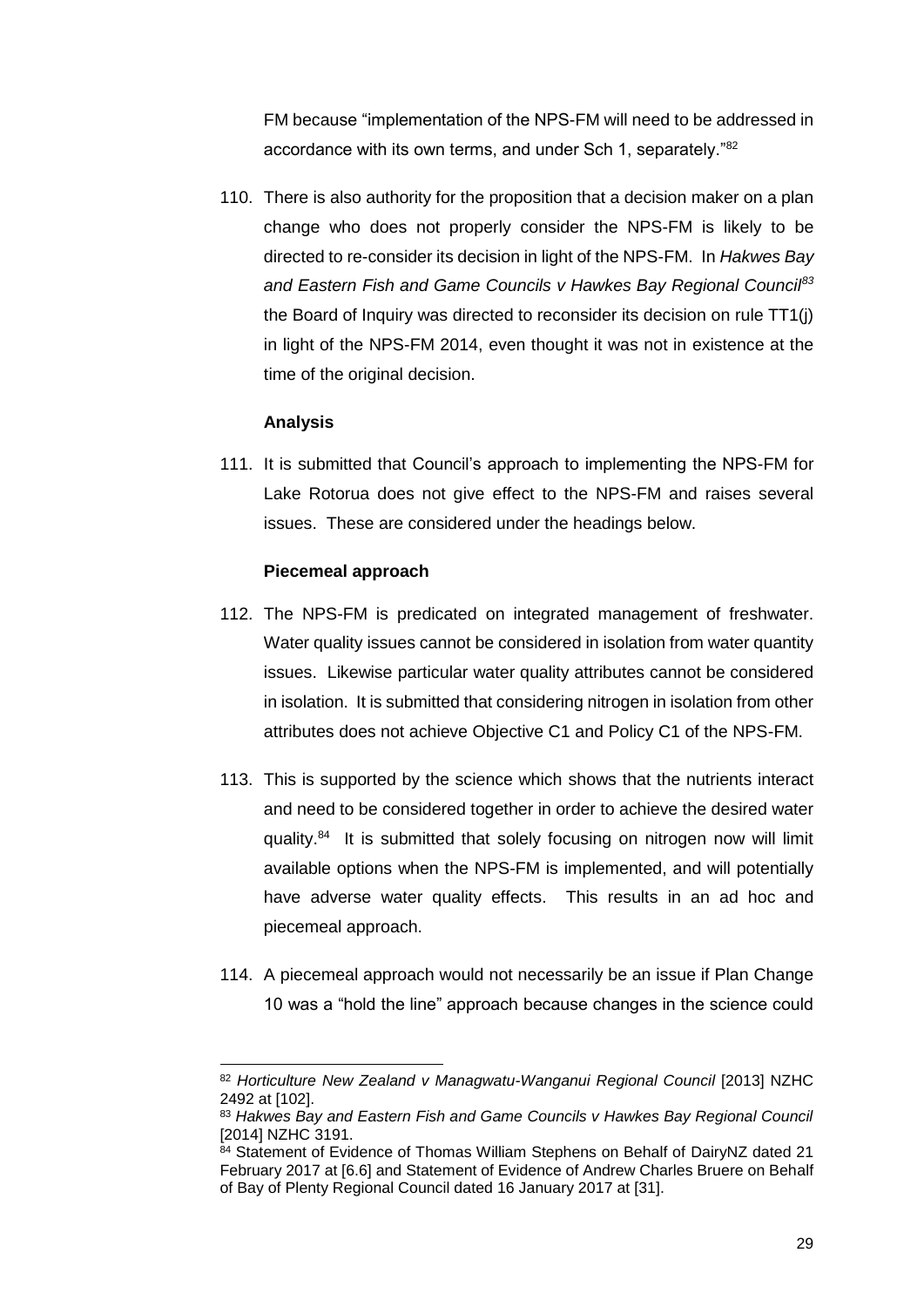be addressed by further plan changes. However, given that it will result in irreversible and drastic land use change, this cannot be corrected in future plan changes.

### **NPS-FM implementation guide**

- 115. The NPS-FM implementation guide anticipates a holistic consideration of the NPS-FM and an iterative process to "get it right." In setting water quality limits under Policy A1, councils must give effect to all of the objectives in the NPS-FM. In particular, councils should also consider water quantity (Objectives B1 to B7), integrated management (Objective C1) and tangata whenua values and interests (Objective D1).<sup>85</sup>
- 116. The NPS-FM implementation guide specifically recognises that "limit setting, particularly for water quality, is an iterative process that may take a succession of plan changes to get right."<sup>86</sup> As identified above, this would not be an issue if Plan Change 10 did not propose drastic and irreversible land use changes.
- 117. This is consistent with DairyNZ's evidence that accessing robust, evidence based science at five yearly intervals, progressing towards the sustainable nutrient load limit, recalibrating predictive models and assessing the effects or ability for phosphorous reduction will enable an evaluation of the cost effectiveness of alternative approaches for sustaining a TLI of 4.2 for Lake Rotorua.<sup>87</sup>

# **Community process**

-

118. Council is currently implementing the NPS-FM for two WMAs (Kaituna/Pongakawa and Rangitaikei). Community groups have been established to assist Council to implement the NPS-FM by identifying their aspirations for the catchment and how these can be achieved by setting water allocation and quality limits. This involves identifying values for freshwater, translating those values into freshwater objectives and developing water allocation and quality limits for freshwater. A critical part

<sup>85</sup> A guide to the National Policy Statement for Freshwater Management 2014 at page 36.

<sup>86</sup> A guide to the National Policy Statement for Freshwater Management 2014 at page 36.

<sup>87</sup> Statement of Evidence of Thomas William Stephens on Behalf of DairyNZ dated 21 February 2017 at [7.6].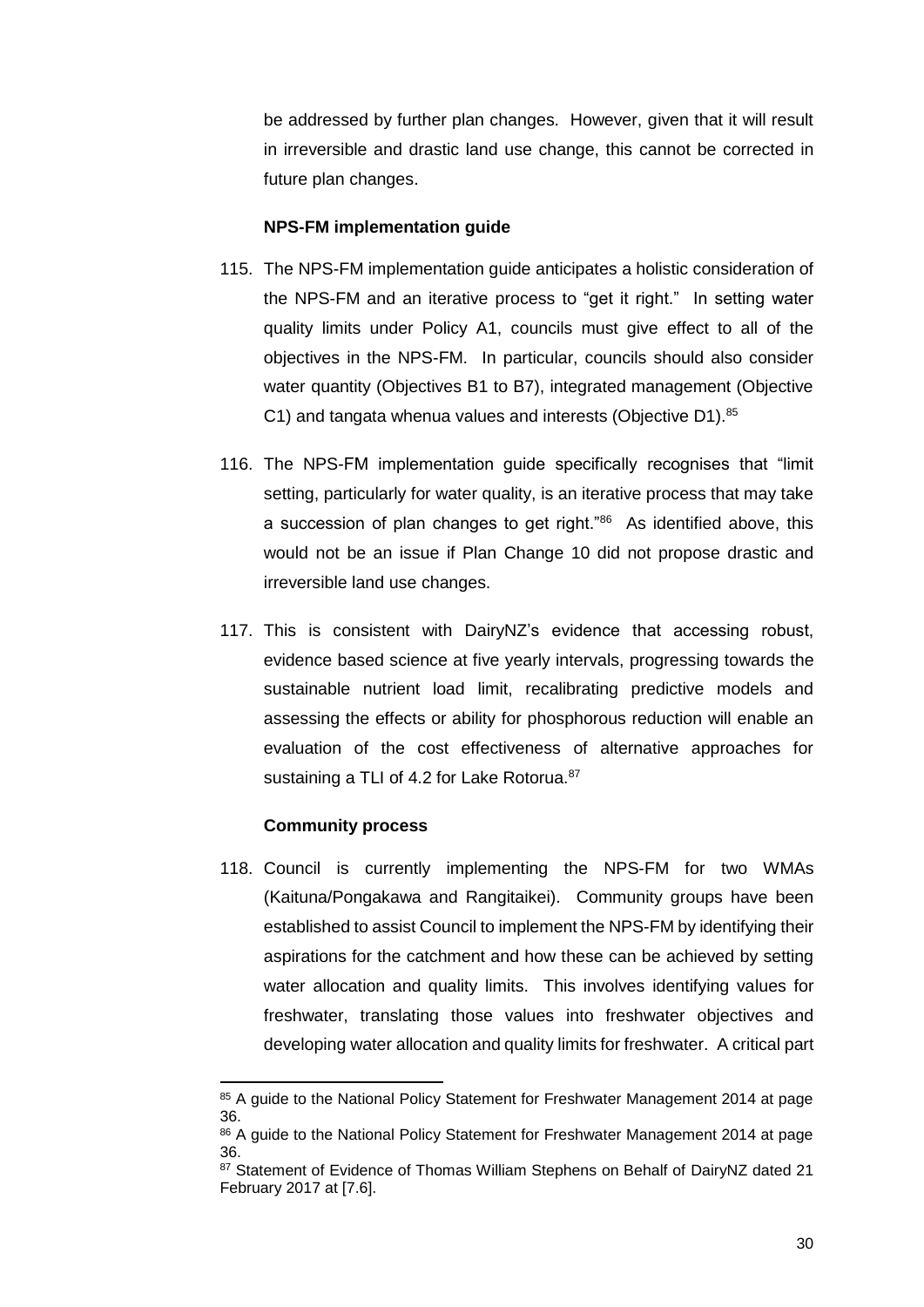of this will be assessing trade offs required to set water quantity and quality limits.<sup>88</sup>

- 119. It is submitted that constraining the community group process for Lake Rotorua to pre-existing water quality values, objectives and limits for the TLI and nitrogen will constrain the terms of reference and will not result in genuine community consultation. It is submitted that this is contrary to the process in section CA of the NPS-FM. Importantly, the science already indicates that this is likely to be contrary to achieving the best water quality outcome for the lake (as explained above).
- 120. It is submitted that the community involvement to date in setting the TLI and nitrogen limits has fallen well short of the process in section CA of the NPS-FM and the process described in the terms of reference for the two WMAs that are currently implementing the NPS-FM.
- 121. The Stakeholder Advisory Group ("STAG") was established to provide advice on the development of rules for Lake Rotorua. While the purpose of the group was to provide oversight, advice and recommendations on rules and incentive options to achieve the nutrient reduction targets, $89$  the reality was that due to Council's narrow approach to the RPS (as described above). this was not an NPS-FM process. There was no ability to undertake a comprehensive water quality and quantity value assessment or objective setting process (there was no ability to influence or even consider the values or community aspirations).
- 122. A consequence is that there has not been the same community involvement as the WMA groups or as required by the NPS-FM.

### **Consultation**

-

123. In making any decision, Council has an obligation under section 82 of the Local Government Act 2002 to receive any views with an "open mind." Council's statement that consultation as part of the implementation of the

<sup>88</sup> Terms of reference for Rangitaiki and Pongakawa WMAs, Annexure Q to the Statement of Evidence of Elizabeth McGruddy on Behalf of Federated Farmers dated 6 March 2017

<sup>89</sup> Terms of Reference Lake Rotorua STAG Catchment Stakeholder Advisory Group, December 2012, page 1, Annexure E to the Statement of Evidence of Elizabeth McGruddy on Behalf of Federated Farmers dated 6 March 2017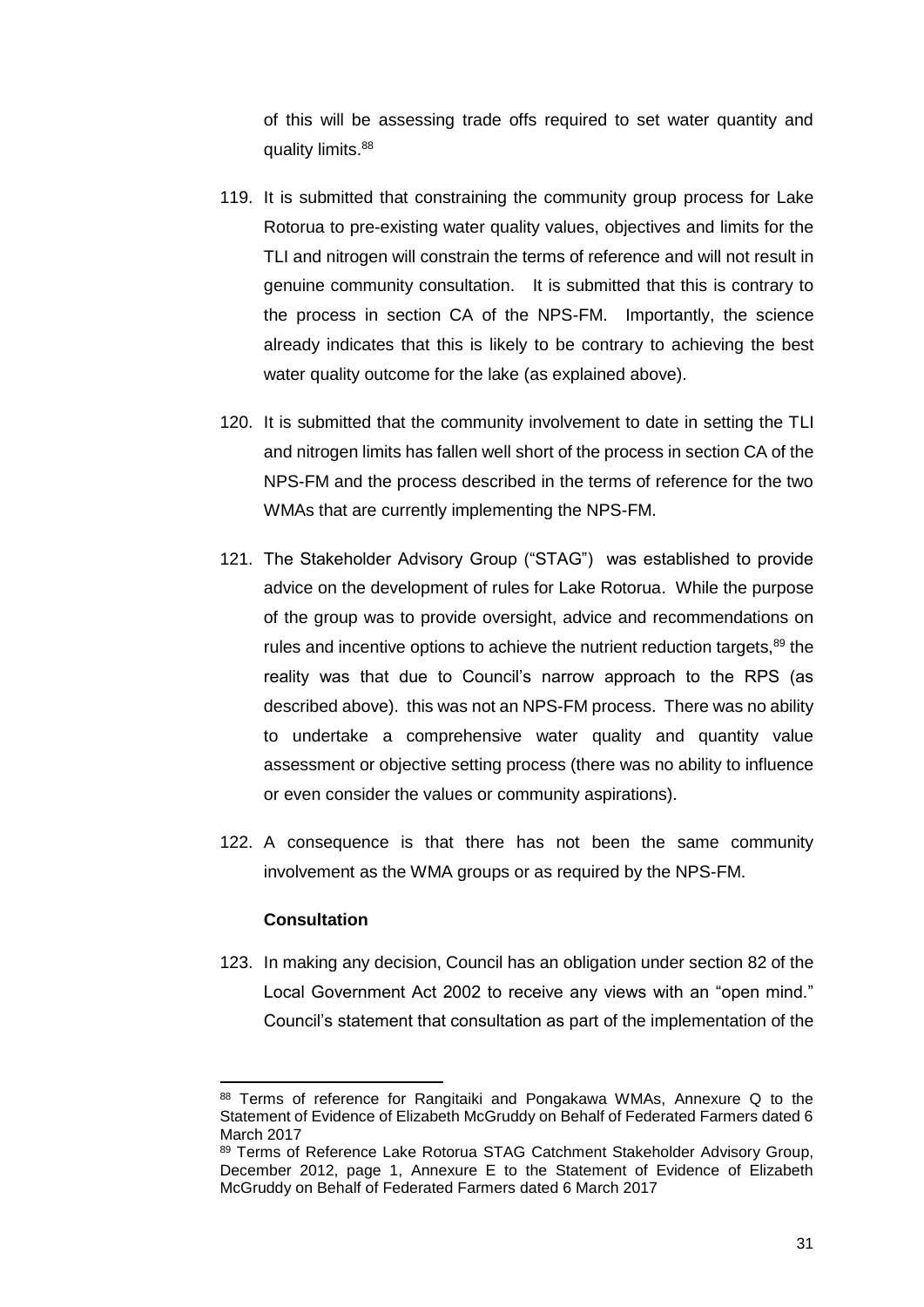NPS-FM will not change the Lake Rotorua water quality target<sup>90</sup> indicates that it is not approaching this with an open mind.

#### **Conclusion – NPS-FM**

- 124. In terms of giving effect to the NPS-FM, it is submitted that:
	- a. The RPS does not give effect to the NPS-FM 2014 because it predates it and the NPS-FM community consultation and value setting process has not been undertaken.
	- b. Plan Change 10 does not give effect to the NPS-FM because it simply adopts historic water quality objectives, requires irreversible land use change and constrains the implementation of the NPS-FM by imposing responsibility for achieving the 2032 nitrogen target on the rural community now.
	- c. Federated Farmers' proposal gives effect to the RPS in a way that does not create an internal conflict in Policies WL 3B and 6B and does not require immediate changes to the RPS to give effect to the NPS-FM. In particular, with the retention of the rule 11 benchmark and requirement to adopt industry best practice, the downward trajectory in nitrogen is maintained until 2022 when the NPS-FM is implemented for the Lake Rotorua WMA.
	- d. Federated Farmers' proposal provides for the implementation of the NPS-FM and any consequent changes to the RPS and RWLP. At that time a framework of methods and rules for achieving the community targets for 2032 and beyond can be adopted.

#### **Fourth document: Part 2 of the Act**

1

125. It is submitted that the final consideration in the hierarchy of documents is Part 2 of the Act. A brief analysis of Part 2 is set out below. While consideration of Part 2 may not be necessary (on the basis of the analysis of the RPS and NPS-FM above), it is submitted that this adds to the context and supports Federated Farmers' position that a broad approach

<sup>90</sup> Section 42A Report: Lake Rotorua Nutrient Management Rules Plan Change 10, paragraph 26, page 18.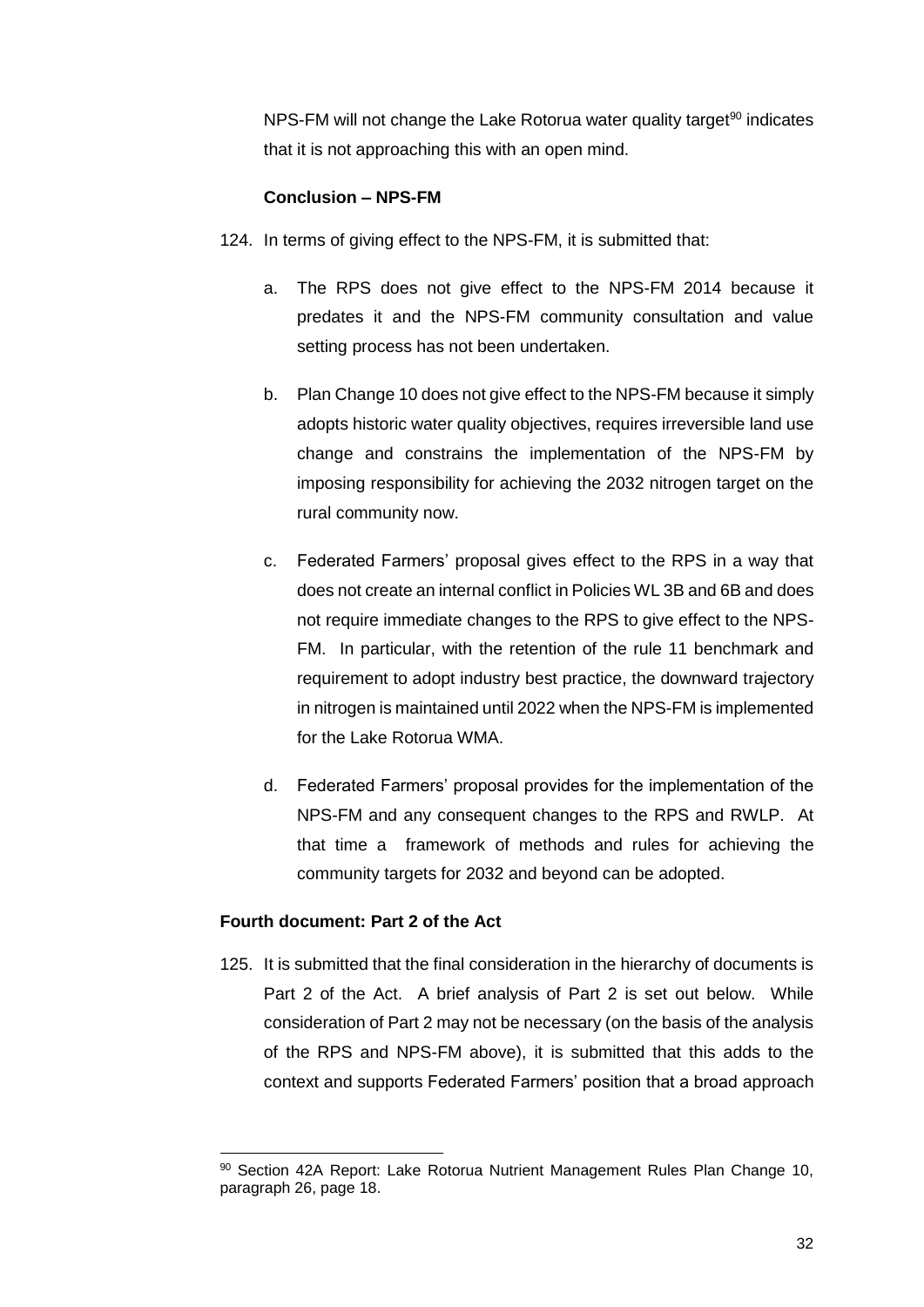ought to be adopted (as opposed to Council's narrow approach of honing in on a 435t nitrogen limit).

- 126. Prior to the Supreme Court decision in *King Salmon,* the prevailing approach to Part 2 was to balance the various considerations with a view of achieving the Act's overall purpose. However, the majority of the Supreme Court in *King Salmon* concluded that policies 13 and 15 were so specific and clear in what they prohibited that they created environmental bottom lines and it was not correct to adopt an overall broad judgment approach.<sup>91</sup>
- 127. It is submitted that this is not the case for the present situation where, unlike the NZCPS, the NPS-FM does not have specific and clear directions, the RPS pre-dates the NPS-FM and is not a national direction, and Plan Change 10 takes a selective and exclusive approach that does not give effect to the RPS.
- 128. Section 5 of the Act involves balancing adverse effects against the benefits of economic and social wellbeing and the integrated management of the region's natural and physical resources to achieve sustainable management. Sections 6, 7 and 8 supplement the overarching objective in section 5 by stating the particular obligations of those administering the RMA.
- 129. The Supreme Court in *King Salmon* recognised the need to balance protection with development: 92

At the risk of repetition, s 5(2) defines sustainable management in a way that makes it clear that protecting the environment from the adverse effects of use or development is an aspect of sustainable management – not the only aspect of course, but an aspect… We see this language [ss 6(a) and (b)] as underscoring the point that preservation and protection of an environment is an element of sustainable management of natural and physical resources. Sections 6(a) and (b) are intended to make it clear that those implementing the RMA must take steps to implement that protective element of sustainable management.

<sup>&</sup>lt;sup>91</sup> Man O' War Station Limited v Auckland Council [2017] NZCA 24 at [57].

<sup>92</sup> *Environmental Defence Society Incorporated v The New Zealand King Salmon Company Limited* [2014] NZSC 38 at [148].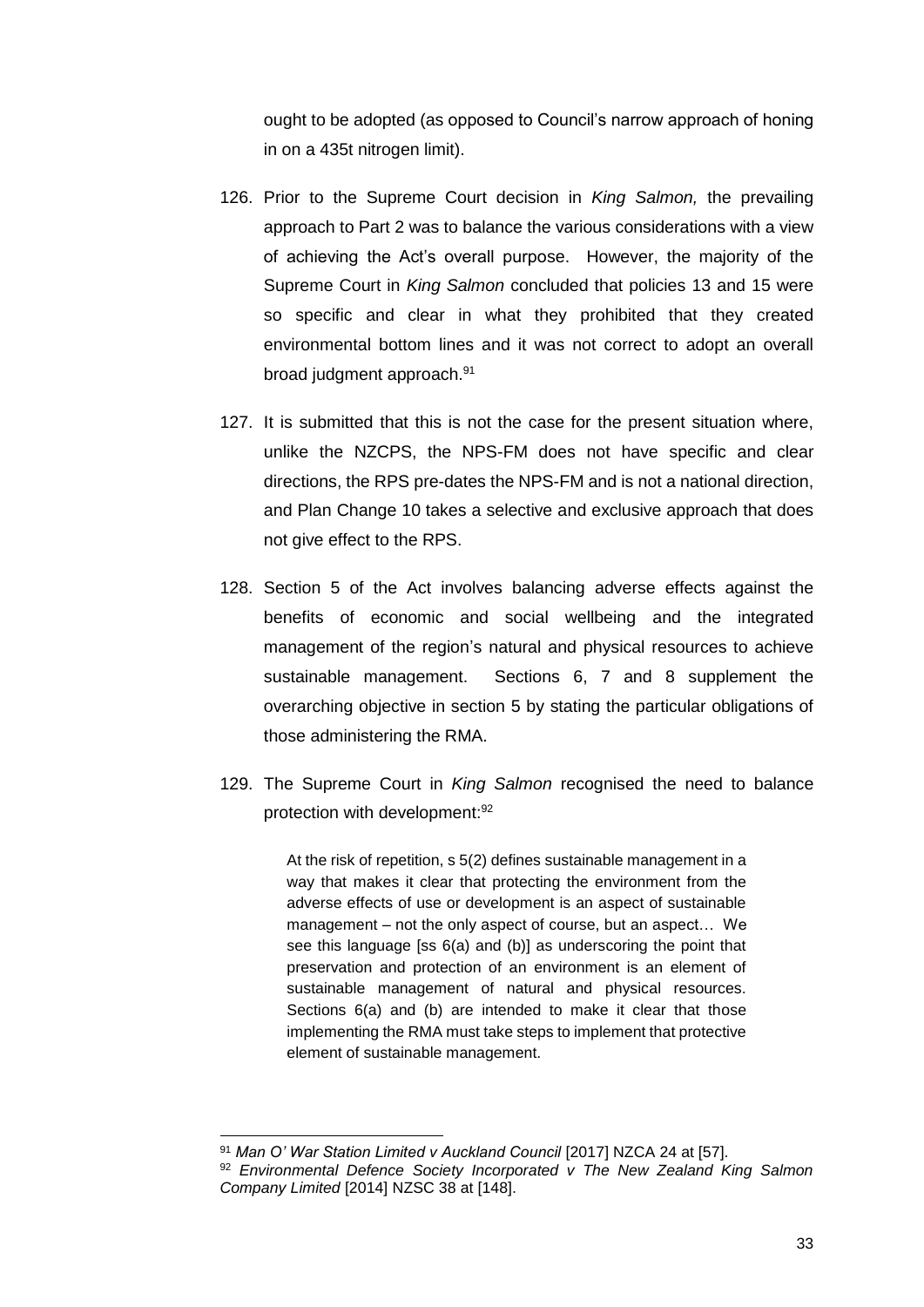Section 6 does not, we agree, give primacy to preservation or protection; it simply means that provision must be made for preservation and protection as part of the concept of sustainable management.

- 130. The Section 42A report identifies sections 6(a), (b), (c), (e) and 7(a), (aa), (b), (c), (d), (e), (g), (h) and 8 as being relevant. The focus of the analysis of Plan Change 10 against these sections is on reducing nitrogen from pastoral activities to achieve a sustainable lake load of 435t of nitrogen. The majority of the analysis considers the relationship of Te Arawa with the Lake.<sup>93</sup>
- 131. It is submitted that this analysis fails to take an integrated approach to the sustainable management of the lake. It fails to consider "what" or "who" is contributing to water quality issues in a particular catchment and it fails to consider all of the causes of water quality degradation. Importantly, it fails to give any consideration to the economic and social wellbeing of people and communities under section 5(2).
- 132. It is submitted that Federated Farmers' proposal strikes a more appropriate balance of Part 2 matters. It is submitted that its proposal provides:
	- a. The improvement in lake water quality through rules and methods to encourage the continued downward trajectory of nitrogen.
	- b. An integrated management approach through the development of sub-catchment action plans to target all discharges (both sources and contaminants) to the Lake and the targeting of the "hot spots."
	- c. An iterative and adaptive management process whereby the science is reviewed and advances made to ensure that efforts are effective, efficient and greatest gains in water quality are made.
	- d. All sectors of the community, not just pastoral land uses, are to adopt reasonable best management practices and do their part to improve water quality. This strikes an equitable balance across community groups and sectors.

1

<sup>93</sup> Section 42A Report: Lake Rotorua Nutrient Management Rules Plan Change 10, section 4.1, pages 14 to 17.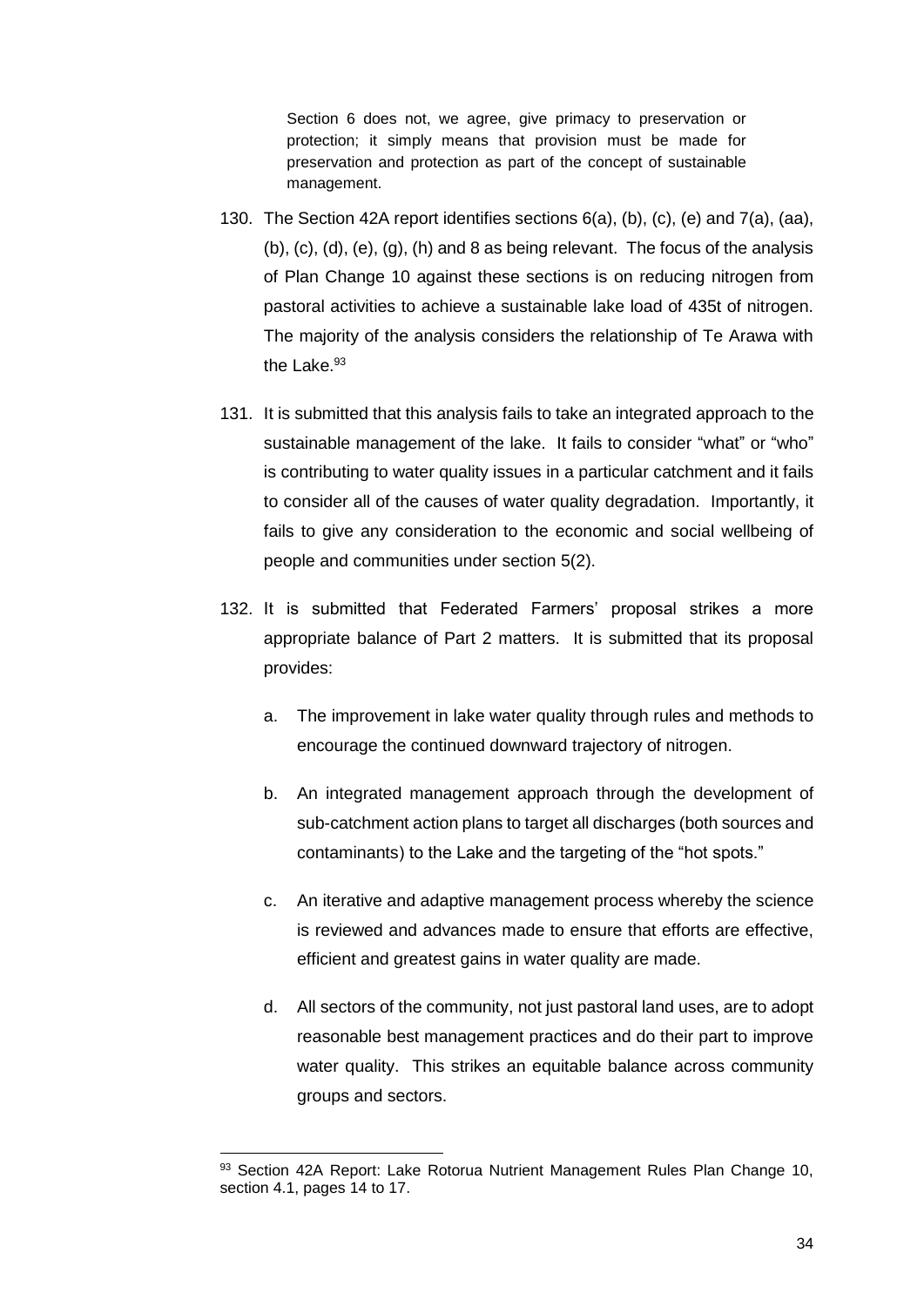- e. Economic and social wellbeing are respected by not loading the bulk of the burden of nitrogen reductions on farmers and by providing for the community to determine their values, what is reasonable, practical and affordable, and the appropriate split public and private costs through the implementation of the NPS-FM process.
- 133. The fundamental difference is that Federated Farmers' proposal achieves a balanced approach to Part 2 matters without the narrow and inflexible focus on nitrogen.

### **Section 32 report**

- 134. As with Part 2, the section 32 analysis is only considered briefly because many of the principles have been addressed in the context of the other analyses above.
- 135. The fundamental purpose of a section 32 report is to consider the proposed plan change and alternatives to conclude whether the proposed plan change is the most appropriate way to achieve the purpose of the Act. This has been interpreted as involving a value judgment as to what is the most suitable approach when measured against the relevant objectives.<sup>94</sup>
- 136. The section 32 report states that Plan Change 10 does not introduce new objectives and says that it relies on the objectives contained in the RPS and RWLP.<sup>95</sup> It is submitted that a fundamental flaw with the section 32 is that it then adopts a very narrow interpretation of Policy WL 6B(c) as the objective for the plan change "the purpose is to reduce the annual load of nitrogen to the lake from 755 tonnes to 435 tonnes by 2032."<sup>96</sup> As set out in the analysis above, this is not the objective of the RPS but it is instead part of one policy that has been interpreted out of context.
- 137. A further flaw is that Plan Change 10 then seeks to impose 270 tonnes on reductions in discharges from rural land. In doing so, Plan Change 10

<sup>94</sup> *Rational Transport Soc Inc v New Zealand Transport Agency*[2012] NZRMA 298 at [45] and [46].

<sup>95</sup> Section 32 Evaluation: Lake Rotorua Nutrient Management Rules Plan Change 10 page 27.

<sup>96</sup> Section 32 Evaluation: Lake Rotorua Nutrient Management Rules Plan Change 10 page 27.